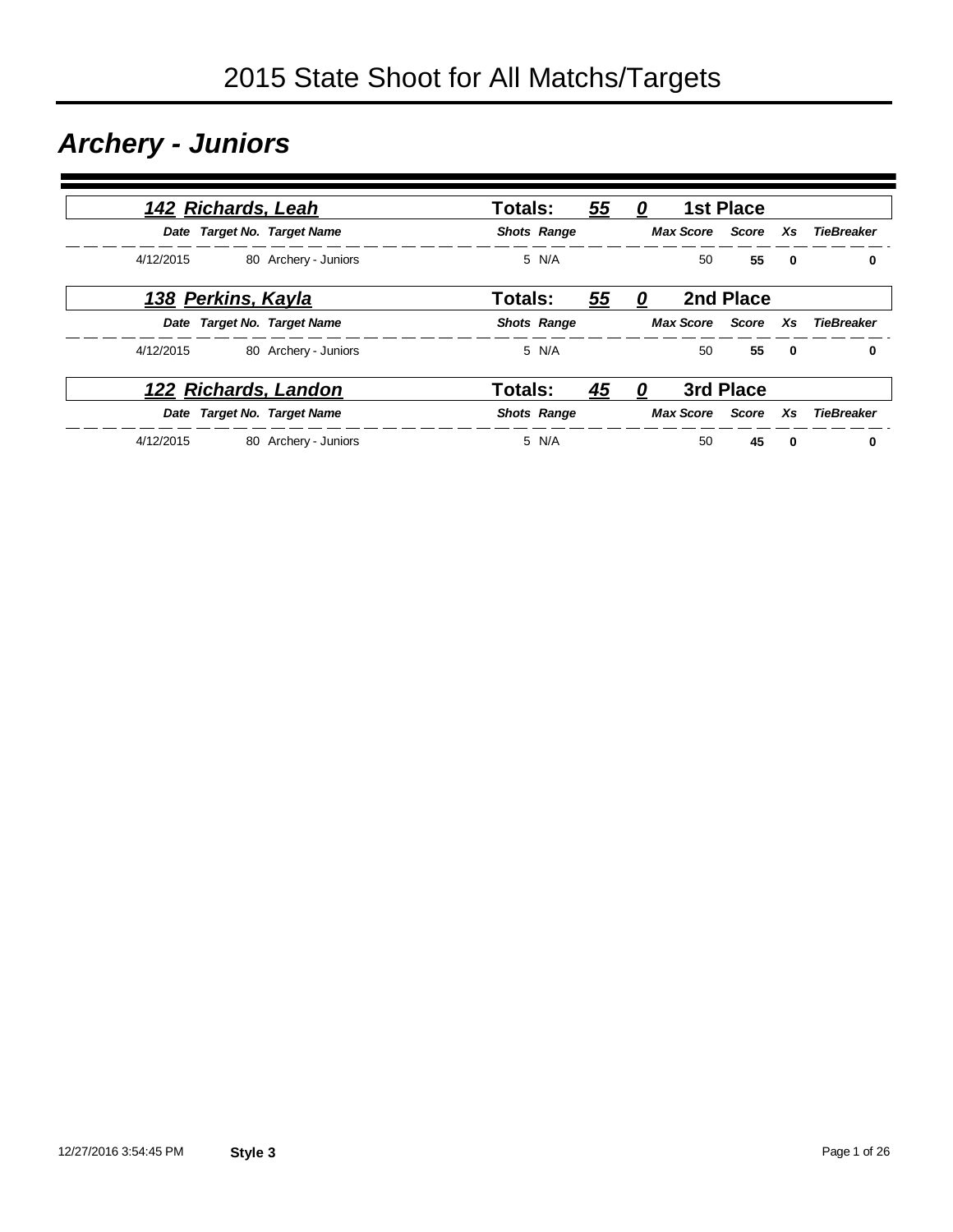### *Archery - Mens*

| 148 Grabowski, Earl           | 110<br><b>Totals:</b>       | <b>1st Place</b><br>0                                       |
|-------------------------------|-----------------------------|-------------------------------------------------------------|
| Date Target No. Target Name   | <b>Shots Range</b>          | <b>Max Score</b><br><b>TieBreaker</b><br><b>Score</b><br>Хs |
| 4/12/2015<br>100 Archery-Mens | 15 N/A                      | 150<br>110<br>0<br>0                                        |
| <u>146 Zdawczynski, Steve</u> | <b>Totals:</b><br>105       | 2nd Place<br>0                                              |
| Date Target No. Target Name   | <b>Shots Range</b>          | <b>Max Score</b><br><b>TieBreaker</b><br><b>Score</b><br>Xs |
| 4/12/2015<br>100 Archery-Mens | 15 N/A                      | 150<br>105<br>0<br>0                                        |
| <u>108 Jenkins, Tim</u>       | <b>Totals:</b><br>95        | 3rd Place<br>0                                              |
| Date Target No. Target Name   | <b>Shots Range</b>          | <b>TieBreaker</b><br><b>Max Score</b><br><b>Score</b><br>Xs |
| 4/12/2015<br>100 Archery-Mens | 15 N/A                      | 150<br>95<br>$\bf{0}$<br>0                                  |
| <u>114 Stone, Don</u>         | <b>Totals:</b><br>85        | $\mathbf{\Omega}$                                           |
| Date Target No. Target Name   | <b>Shots Range</b>          | <b>Max Score</b><br><b>TieBreaker</b><br><b>Score</b><br>Xs |
| 4/12/2015<br>100 Archery-Mens | 15 N/A                      | 150<br>85<br>0<br>0                                         |
| 149 Benoist, Brent            | <b>Totals:</b><br><u>80</u> | 0                                                           |
| Date Target No. Target Name   | <b>Shots Range</b>          | <b>TieBreaker</b><br><b>Max Score</b><br><b>Score</b><br>Xs |
| 4/12/2015<br>100 Archery-Mens | 15 N/A                      | 150<br>80<br>0<br>0                                         |
| 151 Keith, Jerry              | <b>Totals:</b><br>80        | 0                                                           |
| Date Target No. Target Name   | <b>Shots Range</b>          | <b>Max Score</b><br><b>Score</b><br><b>TieBreaker</b><br>Xs |
| 4/12/2015<br>100 Archery-Mens | 15 N/A                      | 150<br>80<br>0<br>0                                         |
| <u> 119 Thompson, Bud</u>     | <b>Totals:</b><br><u>70</u> | 0                                                           |
| Date Target No. Target Name   | <b>Shots Range</b>          | <b>Max Score</b><br><b>Score</b><br><b>TieBreaker</b><br>Xs |
| 4/12/2015<br>100 Archery-Mens | 15 N/A                      | 0<br>150<br>70<br>0                                         |
| 140 Reed, Steve               | <b>Totals:</b><br><u>70</u> | 0                                                           |
| Date Target No. Target Name   | <b>Shots Range</b>          | <b>Max Score</b><br><b>TieBreaker</b><br><b>Score</b><br>Xs |
| 4/12/2015<br>100 Archery-Mens | 15 N/A                      | 150<br>70<br>$\bf{0}$<br>0                                  |
| <u> 143 Richards, Gabe</u>    | Totals:<br>65               | $\overline{\mathbf{0}}$                                     |
| Date Target No. Target Name   | <b>Shots Range</b>          | <b>TieBreaker</b><br><b>Max Score</b><br><b>Score</b><br>Xs |
| 4/12/2015<br>100 Archery-Mens | 15 N/A                      | 65<br>150<br>0<br>0                                         |
| <b>130 Richards, Patrick</b>  | <b>Totals:</b><br>60        | $\overline{\mathbf{0}}$                                     |
| Date Target No. Target Name   | <b>Shots Range</b>          | <b>Max Score</b><br><b>TieBreaker</b><br><b>Score</b><br>Xs |
| 4/12/2015<br>100 Archery-Mens | 15 N/A                      | 150<br>60<br>0<br>0                                         |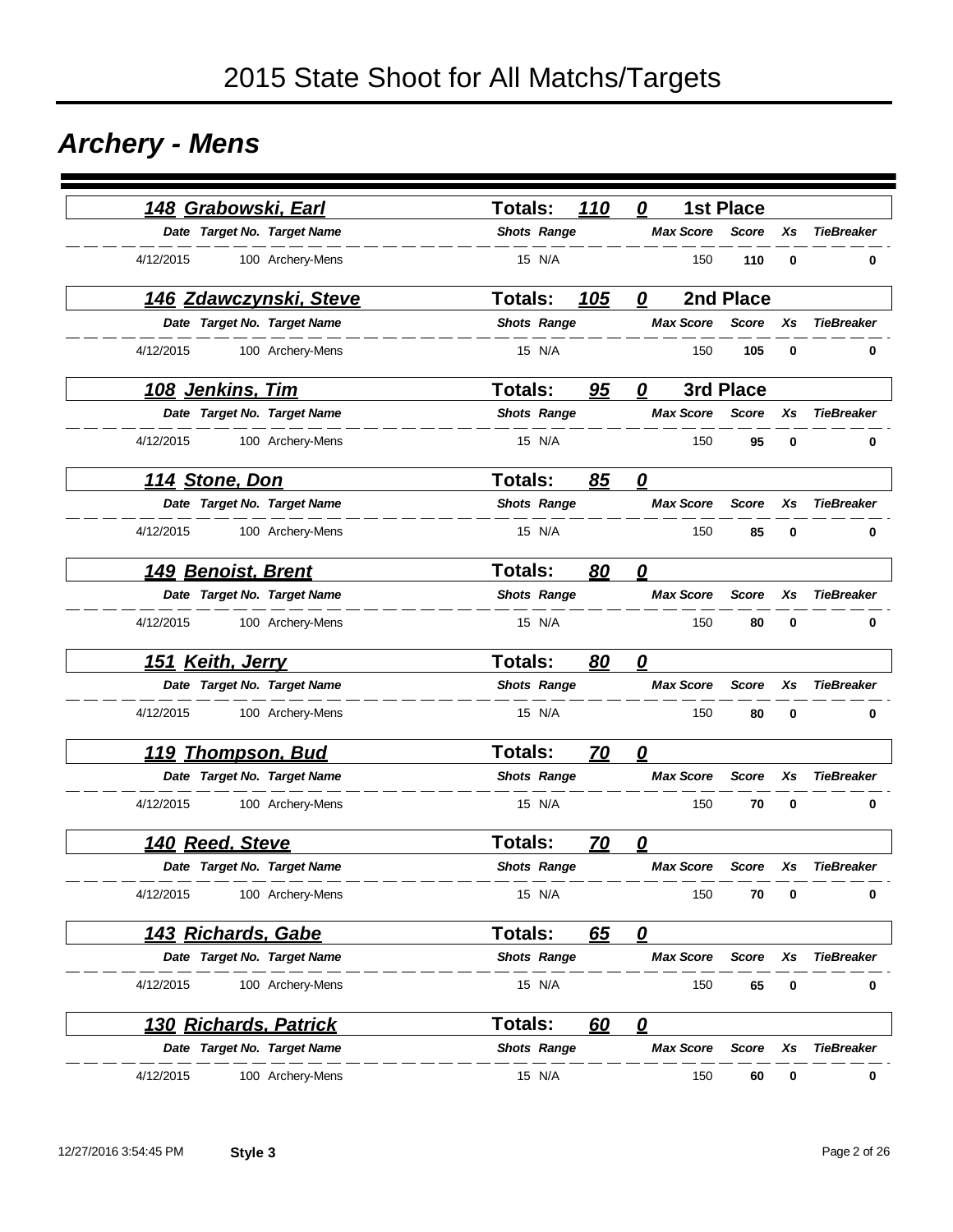|           | 137 Perkins, William    |                             | <b>Totals:</b> |                    | <u>60</u> | <u>0</u>           |          |                         |                   |
|-----------|-------------------------|-----------------------------|----------------|--------------------|-----------|--------------------|----------|-------------------------|-------------------|
|           |                         | Date Target No. Target Name |                | <b>Shots Range</b> |           | <b>Max Score</b>   | Score    | Xs                      | <b>TieBreaker</b> |
| 4/12/2015 |                         | 100 Archery-Mens            |                | 15 N/A             |           | 150                | 60       | 0                       | 0                 |
|           | 106 Griffin, Ralph      |                             | Totals:        |                    | <u>50</u> | $\mathbf{\Omega}$  |          |                         |                   |
|           |                         | Date Target No. Target Name |                | <b>Shots Range</b> |           | Max Score Score Xs |          |                         | TieBreaker        |
| 4/12/2015 |                         | 100 Archery-Mens            |                | 15 N/A             |           | 150                | 50       | $\overline{\mathbf{0}}$ | 0                 |
|           | <u>127 Poulin, Troy</u> |                             | <b>Totals:</b> |                    | <u>45</u> | <u>0</u>           |          |                         |                   |
|           |                         | Date Target No. Target Name |                | <b>Shots Range</b> |           | <b>Max Score</b>   | Score Xs |                         | <b>TieBreaker</b> |
| 4/12/2015 |                         | 100 Archery-Mens            |                | 15 N/A             |           | 150                | 45       | $\mathbf{0}$            | 0                 |

### *Bench Rifle - Open*

| <u>108 Jenkins, Tim</u>     |          | <b>Totals:</b> |                    | 47        | 0 |                  | <b>1st Place</b> |    |                   |
|-----------------------------|----------|----------------|--------------------|-----------|---|------------------|------------------|----|-------------------|
| Date Target No. Target Name |          |                | <b>Shots Range</b> |           |   | <b>Max Score</b> | <b>Score</b>     | Xs | <b>TieBreaker</b> |
| 4/12/2015                   | 110 B200 |                | 5 200 Yards        |           |   | 50               | 39               | 0  | 242               |
| 4/12/2015<br>120 B4         |          |                | 5 100 Yards        |           |   | 50               | 8                | 0  | 155               |
| 109 Moore, Pam              |          | <b>Totals:</b> |                    | 43        | 0 |                  | 2nd Place        |    |                   |
| Date Target No. Target Name |          |                | <b>Shots Range</b> |           |   | <b>Max Score</b> | Score            | Xs | <b>TieBreaker</b> |
| 4/12/2015                   | 110 B200 |                | 5 200 Yards        |           |   | 50               | 13               | 0  | 9999              |
| 4/12/2015<br>120 B4         |          |                | 5 100 Yards        |           |   | 50               | 30               | 0  | 180               |
| <u>133 Swartz, Ken</u>      |          | Totals:        |                    | 37        | 0 |                  | 3rd Place        |    |                   |
| Date Target No. Target Name |          |                | <b>Shots Range</b> |           |   | <b>Max Score</b> | Score            | Xs | <b>TieBreaker</b> |
| 4/12/2015                   | 110 B200 |                | 5 200 Yards        |           |   | 50               | 6                | 0  | 9999              |
| 4/12/2015<br>120 B4         |          |                | 5 100 Yards        |           |   | 50               | 31               | 0  | 117               |
| 123 Brandt, Curt            |          | <b>Totals:</b> |                    | <u>33</u> | 0 |                  |                  |    |                   |
| Date Target No. Target Name |          |                | <b>Shots Range</b> |           |   | <b>Max Score</b> | <b>Score</b>     | Xs | <b>TieBreaker</b> |
| 4/11/2015                   | 110 B200 |                | 5 200 Yards        |           |   | 50               | $\Omega$         | 0  | 9999              |
| 4/11/2015<br>120 B4         |          |                | 5 100 Yards        |           |   | 50               | 33               | 0  | 110               |
| <u>128 Harrell, Ben</u>     |          | <b>Totals:</b> |                    | 7         | 0 |                  |                  |    |                   |
| Date Target No. Target Name |          |                | <b>Shots Range</b> |           |   | <b>Max Score</b> | <b>Score</b>     | Xs | <b>TieBreaker</b> |
| 4/12/2015                   | 110 B200 |                | 5 200 Yards        |           |   | 50               | 0                | 0  | 9999              |
| 4/12/2015<br>120 B4         |          |                | 5 100 Yards        |           |   | 50               | 7                | 0  | 9999              |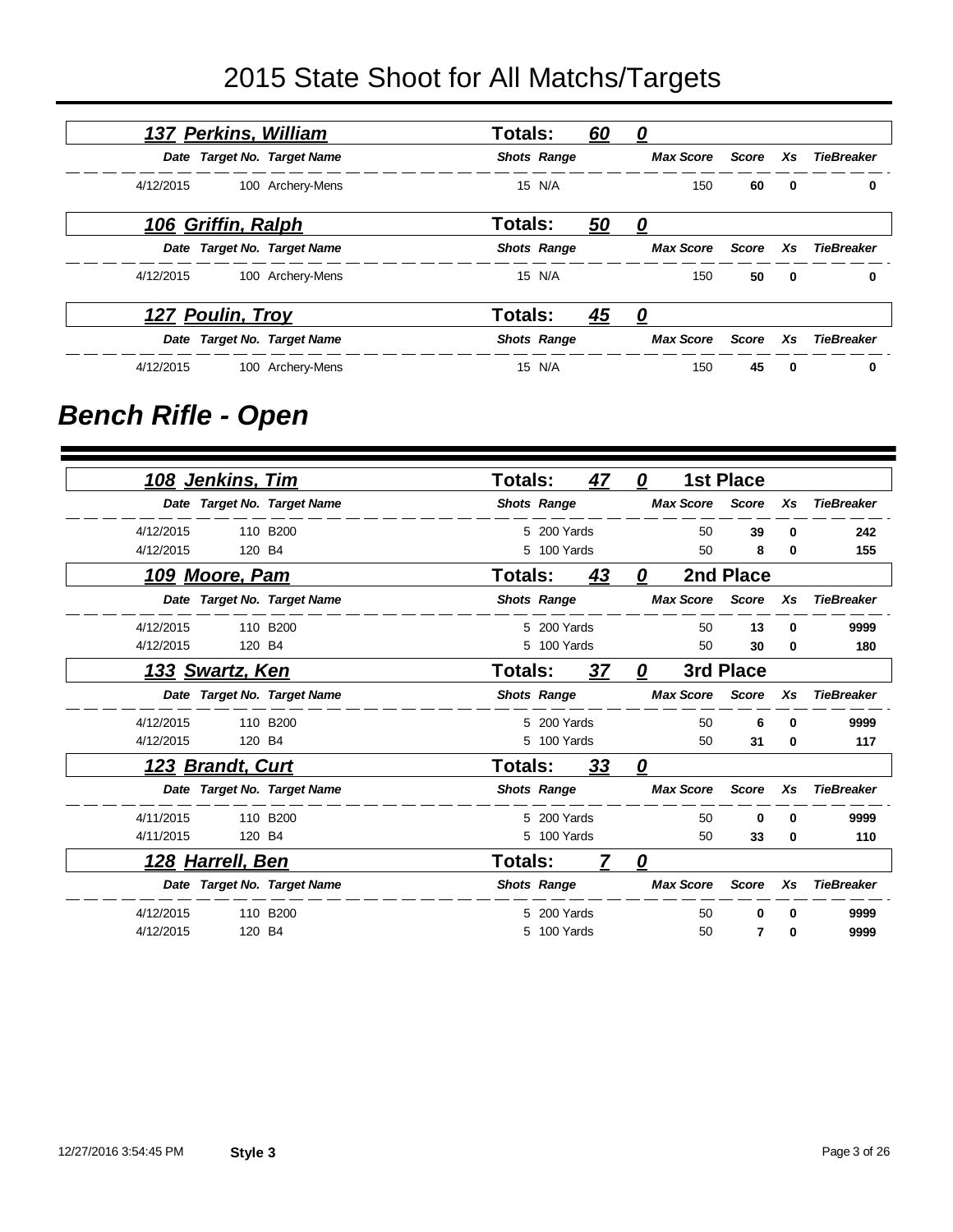# *Boone & Kenton - Open*

|           | 102 Marney, Bill        |                             | <b>Totals:</b>     | $\boldsymbol{2}$ | 0                      | <b>1st Place</b> |          |                   |
|-----------|-------------------------|-----------------------------|--------------------|------------------|------------------------|------------------|----------|-------------------|
|           |                         | Date Target No. Target Name | <b>Shots Range</b> |                  | <b>Max Score</b>       | <b>Score</b>     | Xs       | <b>TieBreaker</b> |
| 4/12/2015 |                         | 600 Boone & Kenton          | 5 N/A              |                  | 5                      | $\mathbf{2}$     | $\bf{0}$ | 3                 |
|           | <u>128 Harrell, Ben</u> |                             | <b>Totals:</b>     | $\overline{2}$   | 0                      | 2nd Place        |          |                   |
|           |                         | Date Target No. Target Name | <b>Shots Range</b> |                  | <b>Max Score</b>       | <b>Score</b>     | Xs       | <b>TieBreaker</b> |
| 4/12/2015 |                         | 600 Boone & Kenton          | 5 N/A              |                  | 5                      | 2                | $\bf{0}$ | 135               |
|           | 133 Swartz, Ken         |                             | <b>Totals:</b>     | $\overline{2}$   | 0                      | 3rd Place        |          |                   |
|           |                         | Date Target No. Target Name | <b>Shots Range</b> |                  | <b>Max Score</b>       | <b>Score</b>     | Xs       | <b>TieBreaker</b> |
| 4/12/2015 |                         | 600 Boone & Kenton          | 5 N/A              |                  | 5                      | $\overline{2}$   | $\bf{0}$ | 9999              |
|           | 123 Brandt, Curt        |                             | <b>Totals:</b>     | 1                | $\boldsymbol{\varrho}$ |                  |          |                   |
|           |                         | Date Target No. Target Name | <b>Shots Range</b> |                  | <b>Max Score</b>       | <b>Score</b>     | Xs       | <b>TieBreaker</b> |
| 4/11/2015 |                         | 600 Boone & Kenton          | 5 N/A              |                  | 5                      | 1                | $\bf{0}$ | 45                |
|           | 113 Fannin, Hank        |                             | <b>Totals:</b>     | 1                | 0                      |                  |          |                   |
|           |                         | Date Target No. Target Name | <b>Shots Range</b> |                  | <b>Max Score</b>       | <b>Score</b>     | Xs       | <b>TieBreaker</b> |
| 4/12/2015 |                         | 600 Boone & Kenton          | 5 N/A              |                  | 5                      | 1                | $\bf{0}$ | 63                |
|           | 114 Stone, Don          |                             | <b>Totals:</b>     | 1                | 0                      |                  |          |                   |
|           |                         | Date Target No. Target Name | <b>Shots Range</b> |                  | <b>Max Score</b>       | <b>Score</b>     | Xs       | <b>TieBreaker</b> |
| 4/12/2015 |                         | 600 Boone & Kenton          | 5 N/A              |                  | 5                      | 1                | 0        | 9999              |
|           | 141 Echols, David       |                             | Totals:            | 0                | 0                      |                  |          |                   |
|           |                         | Date Target No. Target Name | <b>Shots Range</b> |                  | <b>Max Score</b>       | Score            | Xs       | <b>TieBreaker</b> |
| 4/12/2015 |                         | 600 Boone & Kenton          | 5 N/A              |                  | 5                      | $\bf{0}$         | $\bf{0}$ | 9999              |
|           | 108 Jenkins, Tim        |                             | <b>Totals:</b>     | 0                | 0                      |                  |          |                   |
|           |                         | Date Target No. Target Name | <b>Shots Range</b> |                  | <b>Max Score</b>       | <b>Score</b>     | Xs       | <b>TieBreaker</b> |
| 4/12/2015 |                         | 600 Boone & Kenton          | 5 N/A              |                  | 5                      | 0                | 0        | 9999              |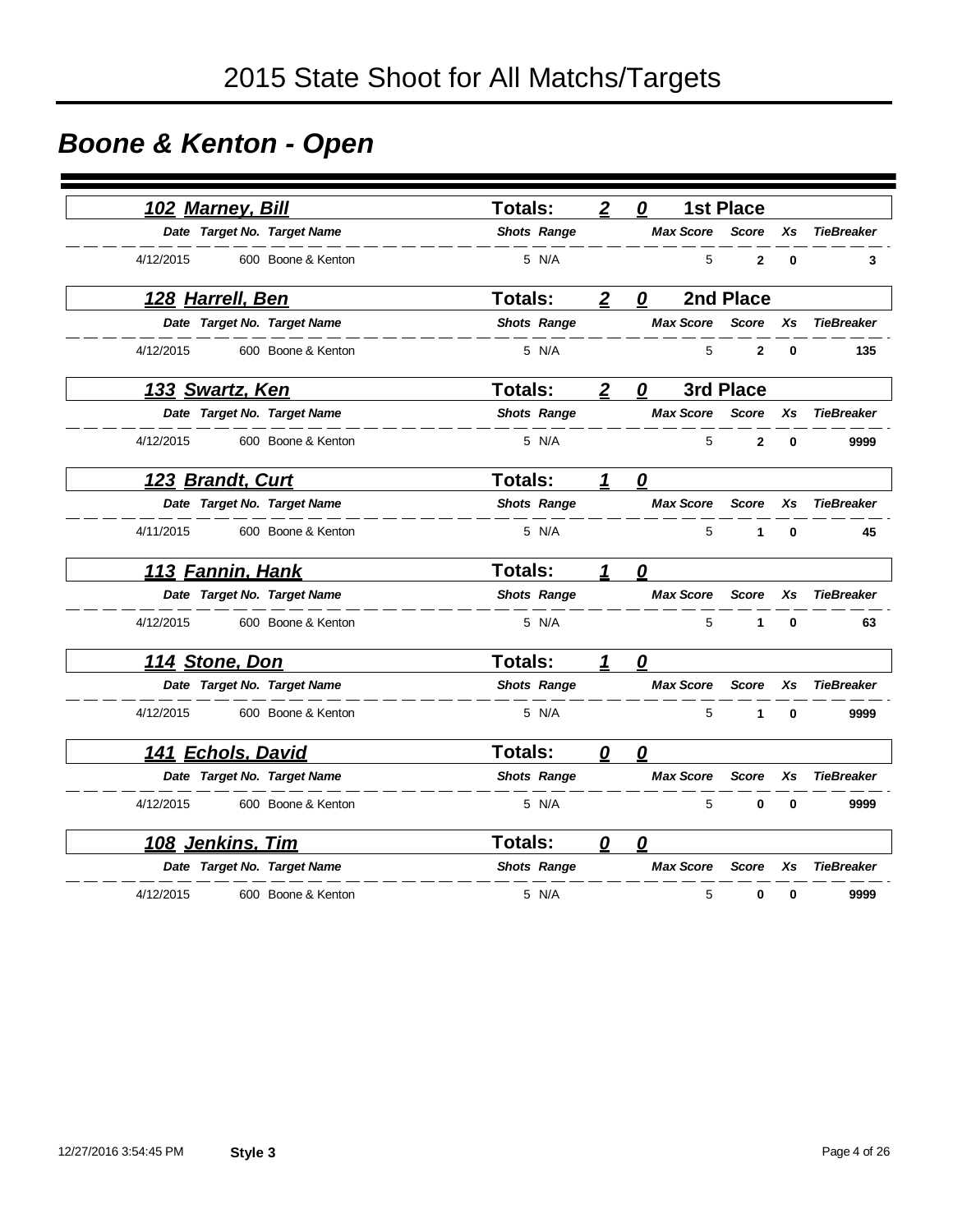# *Caplock - Ladies*

|           |                          | 117 Fulbright, Glynda       | <b>Totals:</b> |                    | 114 | 1 |                  | <b>1st Place</b> |           |                   |
|-----------|--------------------------|-----------------------------|----------------|--------------------|-----|---|------------------|------------------|-----------|-------------------|
|           |                          | Date Target No. Target Name |                | <b>Shots Range</b> |     |   | <b>Max Score</b> | <b>Score</b>     | Xs        | <b>TieBreaker</b> |
| 4/11/2015 |                          | 141 Bear-711                |                | 5 50 Yards         |     |   | 50               | 39               | 1         | 160               |
| 4/11/2015 |                          | 481 Woodchuck-201           |                | 5 25 Yards         |     |   | 50               | 43               | $\bf{0}$  | 83                |
| 4/11/2015 |                          | 401 RB100                   | 5              | 100 Yards          |     |   | 50               | 32               | 0         | 287               |
|           | 109 Moore, Pam           |                             | Totals:        |                    | 94  | 1 |                  | 2nd Place        |           |                   |
|           |                          | Date Target No. Target Name |                | <b>Shots Range</b> |     |   | <b>Max Score</b> | <b>Score</b>     | Xs        | <b>TieBreaker</b> |
| 4/11/2015 |                          | 141 Bear-711                |                | 5 50 Yards         |     |   | 50               | 18               | 0         | 135               |
| 4/11/2015 |                          | 481 Woodchuck-201           | 5              | 25 Yards           |     |   | 50               | 38               | 1         | 98                |
| 4/11/2015 |                          | 401 RB100                   | 5              | 100 Yards          |     |   | 50               | 38               | $\bf{0}$  | 222               |
|           | 110 Camp, Michele        |                             | Totals:        |                    | 90  | 0 |                  | 3rd Place        |           |                   |
|           |                          | Date Target No. Target Name |                | <b>Shots Range</b> |     |   | <b>Max Score</b> | <b>Score</b>     | Xs        | <b>TieBreaker</b> |
| 4/11/2015 |                          | 141 Bear-711                |                | 5 50 Yards         |     |   | 50               | 21               | 0         | 175               |
| 4/11/2015 | 481                      | Woodchuck-201               | 5              | 25 Yards           |     |   | 50               | 33               | 0         | 73                |
| 4/12/2015 |                          | 401 RB100                   |                | 5 100 Yards        |     |   | 50               | 36               | 0         | 245               |
|           | 104 Ceballos, Kathy      |                             | <b>Totals:</b> |                    | 77  | 1 |                  |                  |           |                   |
|           |                          | Date Target No. Target Name |                | <b>Shots Range</b> |     |   | <b>Max Score</b> | <b>Score</b>     | <b>Xs</b> | <b>TieBreaker</b> |
| 4/11/2015 |                          | 141 Bear-711                |                | 5 50 Yards         |     |   | 50               | 12               | 1         | 160               |
| 4/11/2015 |                          | 481 Woodchuck-201           |                | 5 25 Yards         |     |   | 50               | 37               | 0         | 83                |
| 4/11/2015 |                          | 401 RB100                   |                | 5 100 Yards        |     |   | 50               | 28               | 0         | 260               |
|           |                          | 135 Henderson, Margret      | <b>Totals:</b> |                    | 47  | 0 |                  |                  |           |                   |
|           |                          | Date Target No. Target Name |                | <b>Shots Range</b> |     |   | <b>Max Score</b> | <b>Score</b>     | Xs        | <b>TieBreaker</b> |
| 4/11/2015 |                          | 141 Bear-711                |                | 5 50 Yards         |     |   | 50               | 16               | 0         | 169               |
| 4/11/2015 | 481                      | Woodchuck-201               | 5              | 25 Yards           |     |   | 50               | 31               | 0         | 115               |
| 4/12/2015 |                          | 401 RB100                   |                | 5 100 Yards        |     |   | 50               | 0                | 0         | 9999              |
|           | <b>207 Sopher, Cathy</b> |                             | <b>Totals:</b> |                    | 27  | 0 |                  |                  |           |                   |
|           |                          | Date Target No. Target Name |                | <b>Shots Range</b> |     |   | <b>Max Score</b> | <b>Score</b>     | Xs        | <b>TieBreaker</b> |
| 4/12/2015 |                          | 141 Bear-711                | 5              | 50 Yards           |     |   | 50               | 0                | 0         | 9999              |
| 4/12/2015 | 481                      | Woodchuck-201               | 5              | 25 Yards           |     |   | 50               | 27               | 0         | 163               |
| 4/12/2015 |                          | 401 RB100                   |                | 5 100 Yards        |     |   | 50               | 0                | 0         | 9999              |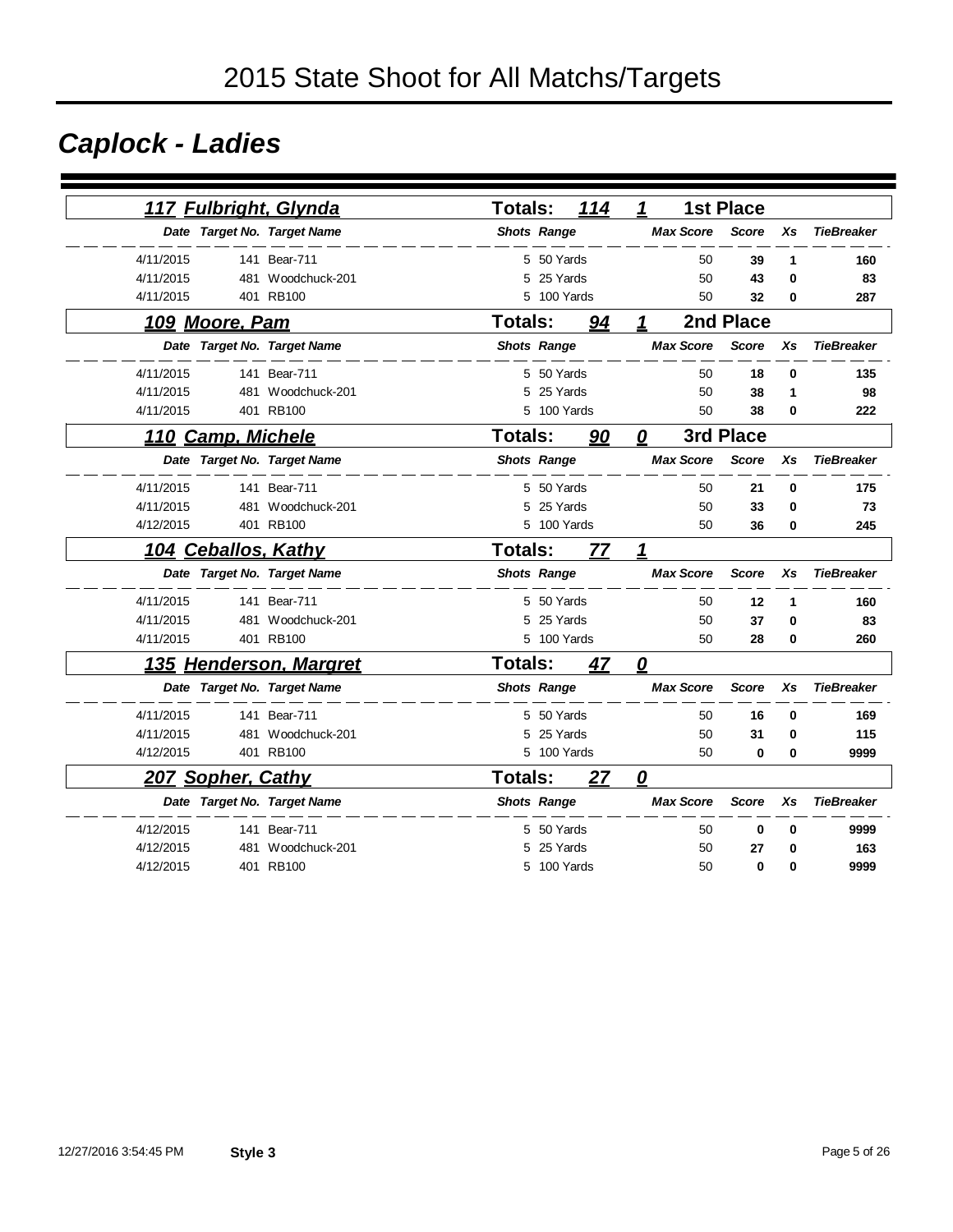# *Caplock - Mens*

| 205 Lowery, Brad            |                   | <b>Totals:</b>     | 126        | 4                          | <b>1st Place</b> |        |                   |
|-----------------------------|-------------------|--------------------|------------|----------------------------|------------------|--------|-------------------|
| Date Target No. Target Name |                   | <b>Shots Range</b> |            | <b>Max Score</b>           | <b>Score</b>     | Xs     | <b>TieBreaker</b> |
| 4/12/2015                   | 140 Bear-711      | 5 50 Yards         |            | 50                         |                  |        |                   |
| 4/12/2015                   | 480 Woodchuck-201 | 25 Yards<br>5      |            | 50                         | 40               | 4      | 125               |
| 4/12/2015                   | 400 RB100         | 5<br>100 Yards     |            | 50                         | 44<br>42         | 0<br>0 | 145<br>180        |
|                             |                   |                    |            |                            |                  |        |                   |
| 103 Bradley, Harry          |                   | <b>Totals:</b>     | 124        | 1                          | 2nd Place        |        |                   |
| Date Target No. Target Name |                   | <b>Shots Range</b> |            | <b>Max Score</b>           | <b>Score</b>     | Xs     | <b>TieBreaker</b> |
| 4/11/2015                   | 140 Bear-711      | 5 50 Yards         |            | 50                         | 44               | 1      | 135               |
| 4/11/2015                   | 480 Woodchuck-201 | 25 Yards<br>5      |            | 50                         | 42               | 0      | 55                |
| 4/11/2015                   | 400 RB100         | 5 100 Yards        |            | 50                         | 38               | 0      | 235               |
| 113 Fannin, Hank            |                   | <b>Totals:</b>     | 123        | $\boldsymbol{2}$           | 3rd Place        |        |                   |
| Date Target No. Target Name |                   | <b>Shots Range</b> |            | <b>Max Score</b>           | <b>Score</b>     | Xs     | <b>TieBreaker</b> |
| 4/11/2015                   | 140 Bear-711      | 5 50 Yards         |            | 50                         | 42               | 2      | 67                |
| 4/11/2015                   | 480 Woodchuck-201 | 5 25 Yards         |            | 50                         | 39               | 0      | 45                |
| 4/11/2015                   | 400 RB100         | 5 100 Yards        |            | 50                         | 42               | 0      | 167               |
| <u>108 Jenkins, Tim</u>     |                   | <b>Totals:</b>     | <u>112</u> | $\overline{\mathbf{0}}$    |                  |        |                   |
| Date Target No. Target Name |                   | <b>Shots Range</b> |            | <b>Max Score</b>           | <b>Score</b>     | Xs     | <b>TieBreaker</b> |
| 4/11/2015                   | 140 Bear-711      | 5 50 Yards         |            | 50                         | 25               | 0      | 105               |
| 4/11/2015                   | 480 Woodchuck-201 | 5 25 Yards         |            | 50                         | 45               | 0      | 58                |
| 4/11/2015                   | 400 RB100         | 5 100 Yards        |            | 50                         | 42               | 0      | 167               |
| <u>116 Fulbright, Greg</u>  |                   | <b>Totals:</b>     | 112        | $\overline{\mathbf{0}}$    |                  |        |                   |
| Date Target No. Target Name |                   | <b>Shots Range</b> |            | <b>Max Score</b>           | <b>Score</b>     | Xs     | <b>TieBreaker</b> |
| 4/11/2015                   | 140 Bear-711      | 5 50 Yards         |            | 50                         | 43               | 0      | 120               |
| 4/11/2015                   | 480 Woodchuck-201 | 5 25 Yards         |            | 50                         | 38               | 0      | 60                |
| 4/11/2015                   | 400 RB100         | 5 100 Yards        |            | 50                         | 31               | 0      | 312               |
| 123 Brandt, Curt            |                   | <b>Totals:</b>     | 111        | 0                          |                  |        |                   |
| Date Target No. Target Name |                   | <b>Shots Range</b> |            | <b>Max Score</b>           | <b>Score</b>     | Xs     | <b>TieBreaker</b> |
| 4/11/2015                   | 140 Bear-711      | 5 50 Yards         |            | 50                         | 23               | 0      | 90                |
| 4/11/2015                   | 480 Woodchuck-201 | 5<br>25 Yards      |            | 50                         | 44               | 0      | 45                |
| 4/11/2015                   | 400 RB100         | 5<br>100 Yards     |            | 50                         | 44               | 0      | 160               |
| 105 Ceballos, Dale          |                   | Totals:            | 110        | $\overline{2}$             |                  |        |                   |
| Date Target No. Target Name |                   | <b>Shots Range</b> |            | <b>Max Score</b>           | <b>Score</b>     | Xs     | <b>TieBreaker</b> |
| 4/12/2015                   | 140 Bear-711      | 5 50 Yards         |            | 50                         | 39               | 0      | 114               |
| 4/12/2015                   | 480 Woodchuck-201 | 5 25 Yards         |            | 50                         | 39               | 2      | 58                |
| 4/12/2015                   | 400 RB100         | 5 100 Yards        |            | 50                         | 32               | 0      | 256               |
| <u> 111 Noto, Joe</u>       |                   | <b>Totals:</b>     | <u>110</u> | $\boldsymbol{\mathcal{L}}$ |                  |        |                   |
| Date Target No. Target Name |                   | <b>Shots Range</b> |            | <b>Max Score</b>           | <b>Score</b>     | Xs     | <b>TieBreaker</b> |
| 4/11/2015                   | 140 Bear-711      | 5 50 Yards         |            | 50                         | 27               | 0      | 130               |
| 4/11/2015                   | 480 Woodchuck-201 | 5 25 Yards         |            | 50                         | 44               | 0      | 120               |
| 4/11/2015                   | 400 RB100         | 5 100 Yards        |            | 50                         | 39               | 1      | 232               |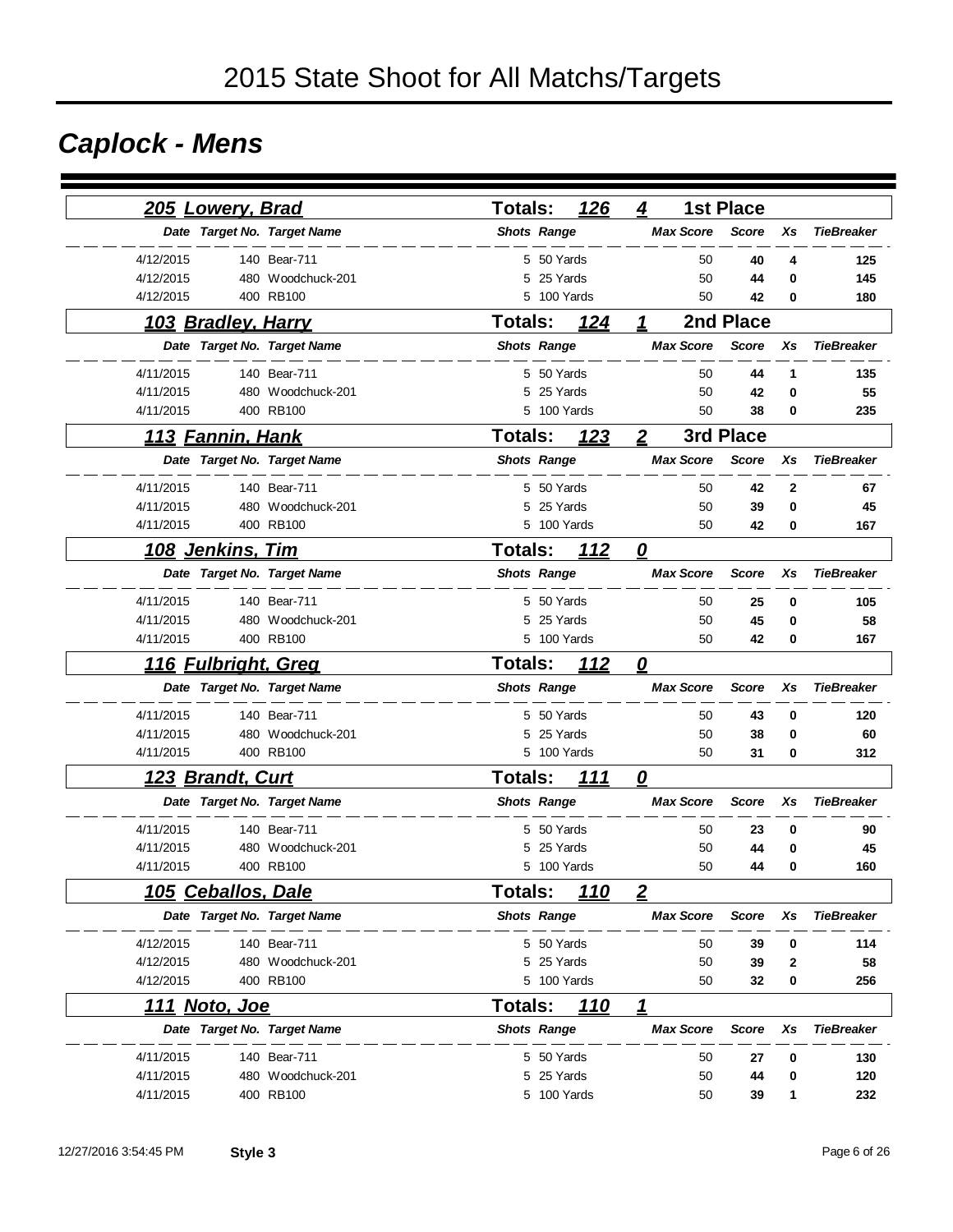| <u>114 Stone, Don</u>       |                   | <b>Totals:</b>     |             | <u> 109</u> | 1                |              |    |                   |
|-----------------------------|-------------------|--------------------|-------------|-------------|------------------|--------------|----|-------------------|
| Date Target No. Target Name |                   | <b>Shots Range</b> |             |             | <b>Max Score</b> | <b>Score</b> | Xs | <b>TieBreaker</b> |
| 4/11/2015                   | 140 Bear-711      |                    | 5 50 Yards  |             | 50               | 41           | 1  | 95                |
| 4/11/2015                   | 480 Woodchuck-201 | 5                  | 25 Yards    |             | 50               | 29           | 0  | 65                |
| 4/11/2015                   | 400 RB100         |                    | 5 100 Yards |             | 50               | 39           | 0  | 204               |
| <u>102 Marney, Bill</u>     |                   | <b>Totals:</b>     |             | 109         | 1                |              |    |                   |
| Date Target No. Target Name |                   | <b>Shots Range</b> |             |             | <b>Max Score</b> | <b>Score</b> | Xs | <b>TieBreaker</b> |
| 4/11/2015                   | 140 Bear-711      |                    | 5 50 Yards  |             | 50               | 37           | 1  | 9999              |
| 4/11/2015                   | 480 Woodchuck-201 | 5                  | 25 Yards    |             | 50               | 35           | 0  | 58                |
| 4/11/2015                   | 400 RB100         |                    | 5 100 Yards |             | 50               | 37           | 0  | 245               |
| 121 Gold, Bob               |                   | <b>Totals:</b>     |             | 109         | 0                |              |    |                   |
| Date Target No. Target Name |                   | <b>Shots Range</b> |             |             | <b>Max Score</b> | <b>Score</b> | Xs | <b>TieBreaker</b> |
| 4/11/2015                   | 140 Bear-711      |                    | 5 50 Yards  |             | 50               | 27           | 0  | 180               |
| 4/11/2015                   | 480 Woodchuck-201 |                    | 5 25 Yards  |             | 50               | 42           | 0  | 65                |
| 4/11/2015                   | 400 RB100         |                    | 5 100 Yards |             | 50               | 40           | 0  | 220               |
| 128 Harrell, Ben            |                   | <b>Totals:</b>     |             | 107         | 0                |              |    |                   |
| Date Target No. Target Name |                   | <b>Shots Range</b> |             |             | <b>Max Score</b> | <b>Score</b> | Xs | <b>TieBreaker</b> |
| 4/11/2015                   | 140 Bear-711      |                    | 5 50 Yards  |             | 50               | 39           | 0  | 85                |
| 4/11/2015                   | 480 Woodchuck-201 |                    | 5 25 Yards  |             | 50               | 43           | 0  | 115               |
| 4/11/2015                   | 400 RB100         |                    | 5 100 Yards |             | 50               | 25           | 0  | 275               |
| <u>112 Lowery, Danny</u>    |                   | Totals:            |             | 106         | 1                |              |    |                   |
| Date Target No. Target Name |                   | <b>Shots Range</b> |             |             | <b>Max Score</b> | <b>Score</b> | Xs | <b>TieBreaker</b> |
| 4/11/2015                   | 140 Bear-711      |                    | 5 50 Yards  |             | 50               | 36           | 1  | 118               |
| 4/11/2015                   | 480 Woodchuck-201 |                    | 5 25 Yards  |             | 50               | 44           | 0  | 47                |
| 4/11/2015                   | 400 RB100         |                    | 5 100 Yards |             | 50               | 26           | 0  | 282               |
| <u> 119 Thompson, Bud</u>   |                   | <b>Totals:</b>     |             | <u> 103</u> | 1                |              |    |                   |
| Date Target No. Target Name |                   | <b>Shots Range</b> |             |             | <b>Max Score</b> | <b>Score</b> | Xs | <b>TieBreaker</b> |
| 4/11/2015                   | 140 Bear-711      |                    | 5 50 Yards  |             | 50               | 31           | 1  | 115               |
| 4/11/2015                   | 480 Woodchuck-201 | 5                  | 25 Yards    |             | 50               | 40           | 0  | 45                |
| 4/11/2015                   | 400 RB100         |                    | 5 100 Yards |             | 50               | 32           | 0  | 229               |
| 141 Echols, David           |                   | Totals:            |             | 101         | 1                |              |    |                   |
| Date Target No. Target Name |                   | <b>Shots Range</b> |             |             | <b>Max Score</b> | <b>Score</b> | Xs | <b>TieBreaker</b> |
| 4/12/2015                   | 140 Bear-711      |                    | 5 50 Yards  |             | 50               | 30           | 0  | 205               |
| 4/12/2015                   | 480 Woodchuck-201 |                    | 5 25 Yards  |             | 50               | 34           | 1  | 128               |
|                             |                   |                    | 5 100 Yards |             | 50               | 37           | 0  | 215               |
| 4/12/2015                   | 400 RB100         |                    |             |             |                  |              |    |                   |
| <u>136 Lowery, Dalton</u>   |                   | <b>Totals:</b>     |             | 101         | 1                |              |    |                   |
| Date Target No. Target Name |                   | <b>Shots Range</b> |             |             | <b>Max Score</b> | <b>Score</b> | Xs | <b>TieBreaker</b> |
| 4/11/2015                   | 140 Bear-711      |                    | 5 50 Yards  |             | 50               | 31           | 1  | 110               |
| 4/11/2015                   | 480 Woodchuck-201 | 5                  | 25 Yards    |             | 50               | 39           | 0  | 55                |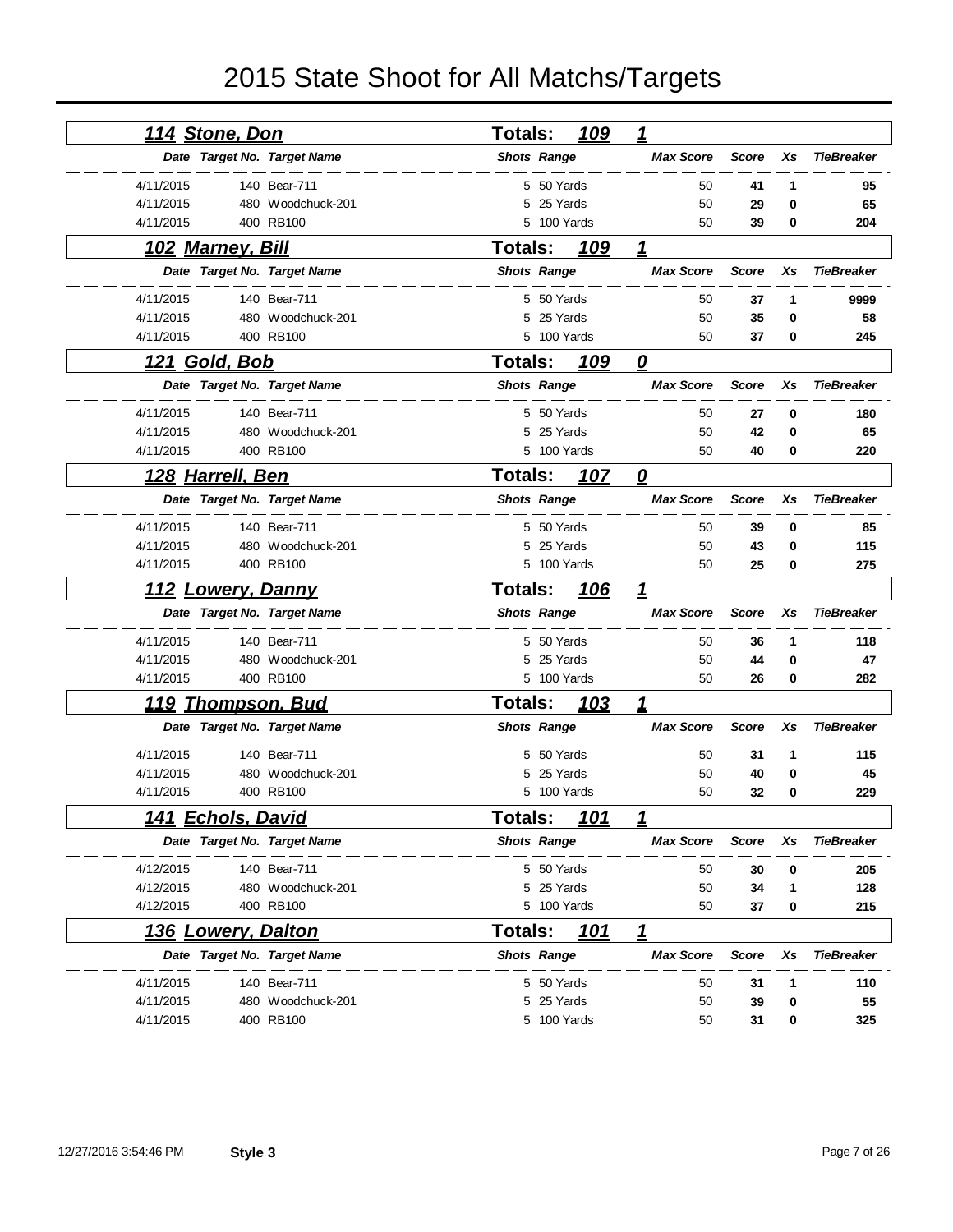| <u>133 Swartz, Ken</u>          |                   | <b>Totals:</b> |                    | <u>97</u> | $\overline{2}$             |              |    |                   |
|---------------------------------|-------------------|----------------|--------------------|-----------|----------------------------|--------------|----|-------------------|
| Date Target No. Target Name     |                   |                | <b>Shots Range</b> |           | <b>Max Score</b>           | <b>Score</b> | Xs | <b>TieBreaker</b> |
| 4/11/2015                       | 140 Bear-711      |                | 5 50 Yards         |           | 50                         | 31           | 1  | 140               |
| 4/11/2015                       | 480 Woodchuck-201 |                | 5 25 Yards         |           | 50                         | 30           | 1  | 150               |
| 4/11/2015                       | 400 RB100         |                | 5 100 Yards        |           | 50                         | 36           | 0  | 245               |
| <b>202 Swartz, Jeremiah</b>     |                   | <b>Totals:</b> |                    | 88        | 0                          |              |    |                   |
| Date Target No. Target Name     |                   |                | <b>Shots Range</b> |           | <b>Max Score</b>           | <b>Score</b> | Xs | <b>TieBreaker</b> |
| 4/11/2015                       | 140 Bear-711      |                | 5 50 Yards         |           | 50                         | 30           | 0  | 145               |
| 4/11/2015                       | 480 Woodchuck-201 | 5              | 25 Yards           |           | 50                         | 40           | 0  | 125               |
| 4/11/2015                       | 400 RB100         |                | 5 100 Yards        |           | 50                         | 18           | 0  | 305               |
| <u>145 Foley, Mike</u>          |                   | <b>Totals:</b> |                    | 87        | 0                          |              |    |                   |
| Date Target No. Target Name     |                   |                | <b>Shots Range</b> |           | <b>Max Score</b>           | <b>Score</b> | Xs | <b>TieBreaker</b> |
| 4/12/2015                       | 140 Bear-711      |                | 5 50 Yards         |           | 50                         | 37           | 0  | 92                |
| 4/12/2015                       | 480 Woodchuck-201 |                | 5 25 Yards         |           | 50                         | 22           | 0  | 93                |
| 4/12/2015                       | 400 RB100         |                | 5 100 Yards        |           | 50                         | 28           | 0  | 290               |
| <u>130 Richards, Patrick</u>    |                   | <b>Totals:</b> |                    | 86        | $\boldsymbol{\mathcal{L}}$ |              |    |                   |
| Date Target No. Target Name     |                   |                | <b>Shots Range</b> |           | <b>Max Score</b>           | <b>Score</b> | Xs | <b>TieBreaker</b> |
| 4/11/2015                       | 140 Bear-711      |                | 5 50 Yards         |           | 50                         | 20           | 1  | 155               |
| 4/11/2015                       | 480 Woodchuck-201 | 5              | 25 Yards           |           | 50                         | 38           | 0  | 73                |
| 4/11/2015                       | 400 RB100         |                | 5 100 Yards        |           | 50                         | 28           | 0  | 228               |
|                                 |                   |                |                    |           |                            |              |    |                   |
| 127 Poulin, Troy                |                   | <b>Totals:</b> |                    | 86        | 0                          |              |    |                   |
| Date Target No. Target Name     |                   |                | <b>Shots Range</b> |           | <b>Max Score</b>           | <b>Score</b> | Xs | <b>TieBreaker</b> |
| 4/11/2015                       | 140 Bear-711      |                | 5 50 Yards         |           | 50                         | 26           | 0  | 94                |
| 4/11/2015                       | 480 Woodchuck-201 | 5              | 25 Yards           |           | 50                         | 45           | 0  | 112               |
| 4/11/2015                       | 400 RB100         |                | 5 100 Yards        |           | 50                         | 15           | 0  | 9999              |
| <u>107 McGill, John</u>         |                   | <b>Totals:</b> |                    | <u>80</u> | $\boldsymbol{\varrho}$     |              |    |                   |
| Date Target No. Target Name     |                   |                | <b>Shots Range</b> |           | <b>Max Score</b>           | <b>Score</b> | Xs | <b>TieBreaker</b> |
| 4/11/2015                       | 140 Bear-711      |                | 5 50 Yards         |           | 50                         | 16           | 0  | 9999              |
| 4/11/2015                       | 480 Woodchuck-201 | 5              | 25 Yards           |           | 50                         | 31           | 0  | 183               |
| 4/11/2015                       | 400 RB100         |                | 5 100 Yards        |           | 50                         | 33           | 0  | 310               |
| <u> 201 Hurwitz, Herman</u>     |                   | Totals:        |                    | 73        | 0                          |              |    |                   |
| Date Target No. Target Name     |                   |                | <b>Shots Range</b> |           | <b>Max Score</b>           | Score        | Xs | <b>TieBreaker</b> |
| 4/12/2015                       | 140 Bear-711      |                | 5 50 Yards         |           | 50                         | 3            | 0  | 190               |
| 4/12/2015                       | 480 Woodchuck-201 |                | 5 25 Yards         |           | 50                         | 33           | 0  | 126               |
| 4/12/2015                       | 400 RB100         |                | 5 100 Yards        |           | 50                         | 37           | 0  | 270               |
| <u> 203 Hintersehr, Richard</u> |                   | <b>Totals:</b> |                    | 70        | $\overline{\mathbf{0}}$    |              |    |                   |
| Date Target No. Target Name     |                   |                | <b>Shots Range</b> |           | <b>Max Score</b>           | <b>Score</b> | Xs | <b>TieBreaker</b> |
| 4/11/2015                       | 140 Bear-711      |                | 5 50 Yards         |           | 50                         | 22           | 0  | 210               |
| 4/11/2015                       | 480 Woodchuck-201 |                | 5 25 Yards         |           | 50                         | 31           | 0  | 185               |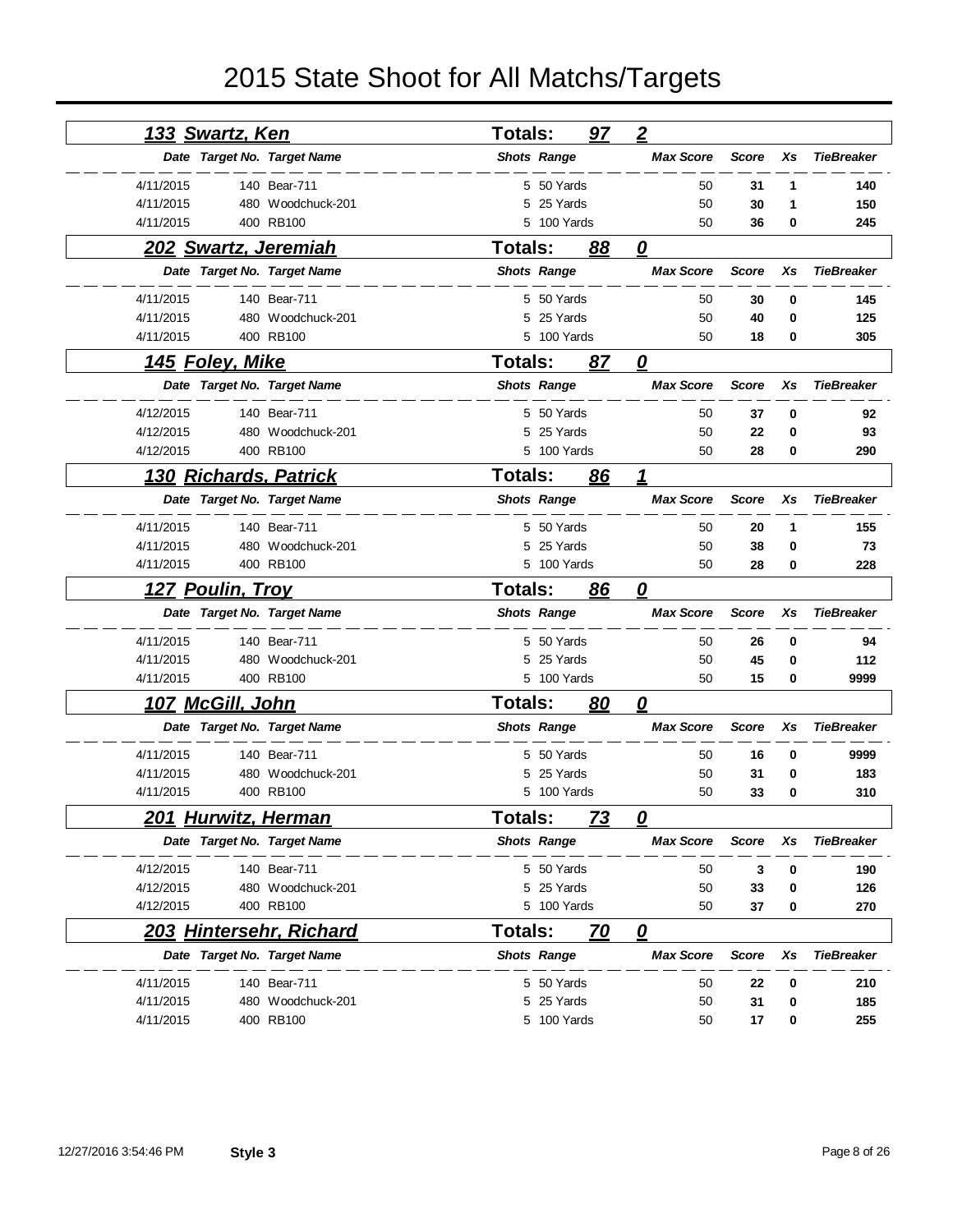|           | 106 Griffin, Ralph |                             | <b>Totals:</b> |                    | 43        | 0                |       |             |            |
|-----------|--------------------|-----------------------------|----------------|--------------------|-----------|------------------|-------|-------------|------------|
|           |                    | Date Target No. Target Name |                | <b>Shots Range</b> |           | <b>Max Score</b> | Score | <b>Xs</b>   | TieBreaker |
| 4/11/2015 |                    | 140 Bear-711                |                | 5 50 Yards         |           | 50               | 10    | $\mathbf 0$ | 167        |
| 4/11/2015 |                    | 480 Woodchuck-201           |                | 5 25 Yards         |           | 50               | 14    | $\mathbf 0$ | 149        |
| 4/11/2015 |                    | 400 RB100                   |                | 5 100 Yards        |           | 50               | 19    | $\bf{0}$    | 255        |
|           | 120 Davide, Tom    |                             | Totals:        |                    | <u>37</u> | 0                |       |             |            |
|           |                    | Date Target No. Target Name |                | <b>Shots Range</b> |           | <b>Max Score</b> | Score | <b>Xs</b>   | TieBreaker |
| 4/11/2015 |                    | 140 Bear-711                |                | 5 50 Yards         |           | 50               | 2     |             | 90         |
| 4/11/2015 |                    | 480 Woodchuck-201           |                | 5 25 Yards         |           | 50               | 22    | $\mathbf 0$ | 120        |
| 4/11/2015 |                    | 400 RB100                   |                | 5 100 Yards        |           | 50               | 13    | $\bf{0}$    | 363        |

### *Cartridge - Open*

| 133 Swartz, Ken             |                            | Totals:        |                    | 21        | 0        |                  | <b>1st Place</b>   |              |                   |
|-----------------------------|----------------------------|----------------|--------------------|-----------|----------|------------------|--------------------|--------------|-------------------|
| Date Target No. Target Name |                            |                | <b>Shots Range</b> |           |          |                  | Max Score Score Xs |              | <b>TieBreaker</b> |
| 4/11/2015                   | 820 Black Powder Cartridge |                | 5 100 Yards        |           |          | 50               | 21                 | $\mathbf{0}$ | 366               |
| 114 Stone, Don              |                            | Totals:        |                    | <u>13</u> | 0        |                  | 2nd Place          |              |                   |
| Date Target No. Target Name |                            |                | <b>Shots Range</b> |           |          | Max Score        | Score              | Xs           | <b>TieBreaker</b> |
| 4/12/2015                   | 820 Black Powder Cartridge |                | 5 100 Yards        |           |          | 50               | 13                 | $\mathbf{0}$ | 9999              |
| 129 Bateman, Ben            |                            | Totals:        |                    | 6         | 0        |                  | 3rd Place          |              |                   |
| Date Target No. Target Name |                            |                | <b>Shots Range</b> |           |          | <b>Max Score</b> | Score              | Xs           | <b>TieBreaker</b> |
| 4/11/2015                   | 820 Black Powder Cartridge |                | 5 100 Yards        |           |          | 50               | 6                  | $\mathbf{0}$ | 9999              |
| 110 Camp, Michele           |                            | <b>Totals:</b> |                    | 0         | <u>0</u> |                  |                    |              |                   |
| Date Target No. Target Name |                            |                | <b>Shots Range</b> |           |          | <b>Max Score</b> | Score              | Xs           | <b>TieBreaker</b> |
| 4/12/2015                   | 820 Black Powder Cartridge |                | 5 100 Yards        |           |          | 50               | $\bf{0}$           | 0            | 9999              |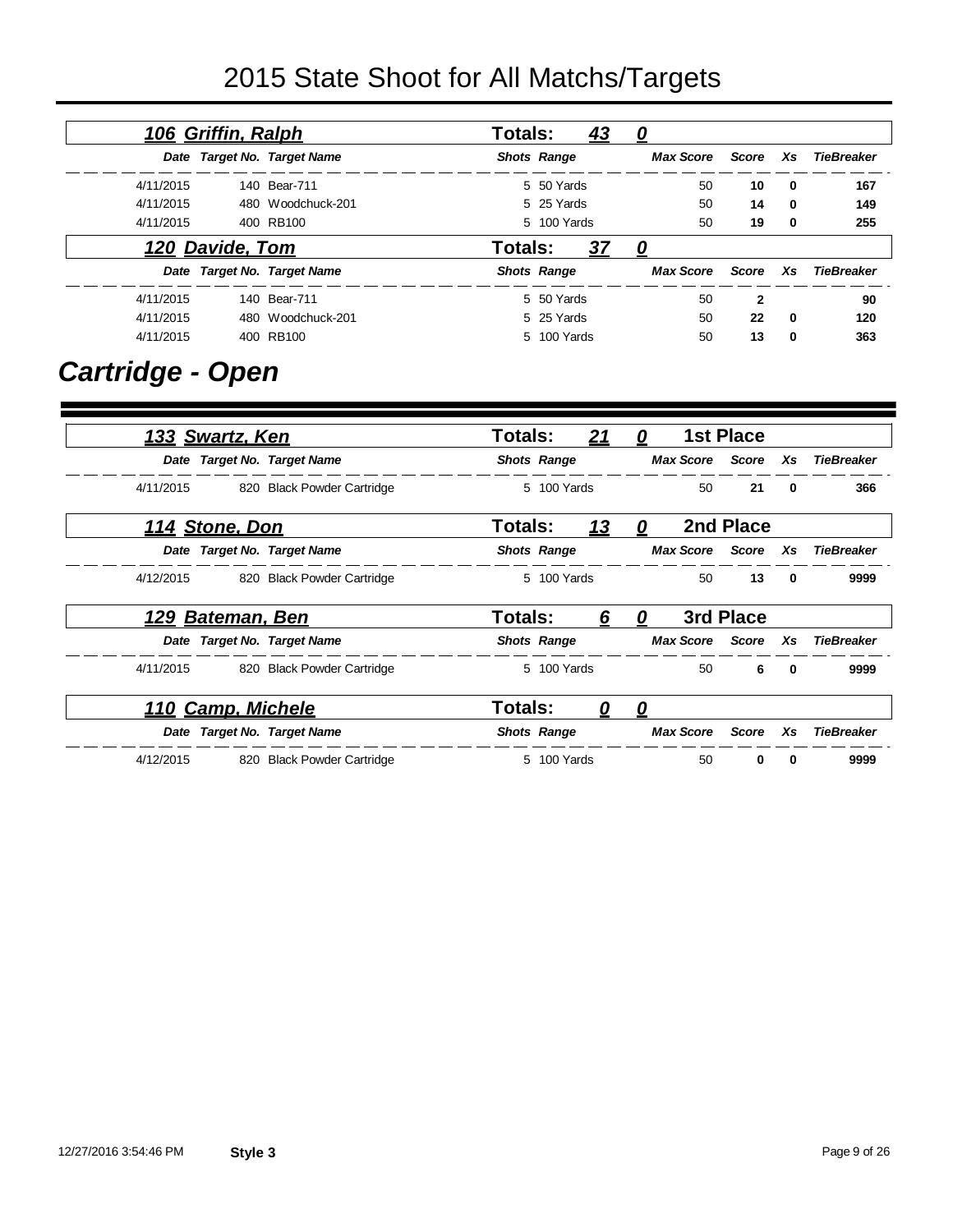### *Flintlock - Ladies*

|           | 104 Ceballos, Kathy   |                             | <b>Totals:</b> |                    | 85        | 0 |                  | <b>1st Place</b> |          |                   |
|-----------|-----------------------|-----------------------------|----------------|--------------------|-----------|---|------------------|------------------|----------|-------------------|
|           |                       | Date Target No. Target Name |                | <b>Shots Range</b> |           |   | <b>Max Score</b> | <b>Score</b>     | Xs       | <b>TieBreaker</b> |
| 4/11/2015 |                       | 21 2 Bull Buffalo B-50      |                | 5 50 Yards         |           |   | 50               | 24               | $\bf{0}$ | 135               |
| 4/11/2015 | 501                   | Woodchuck-Small             | 5              | 25 Yards           |           |   | 50               | 38               |          | 65                |
| 4/11/2015 |                       | 11 1 Bull Buffalo BUF-1     |                | 5 100 Yards        |           |   | 50               | 23               | $\bf{0}$ | 237               |
|           | 110 Camp, Michele     |                             | Totals:        |                    | 70        | 0 |                  | 2nd Place        |          |                   |
|           |                       | Date Target No. Target Name |                | <b>Shots Range</b> |           |   | <b>Max Score</b> | <b>Score</b>     | Xs       | <b>TieBreaker</b> |
| 4/12/2015 |                       | 21 2 Bull Buffalo B-50      |                | 5 50 Yards         |           |   | 50               | 39               | $\bf{0}$ | 85                |
| 4/12/2015 | 501                   | Woodchuck-Small             | 5              | 25 Yards           |           |   | 50               | 26               | $\bf{0}$ | 96                |
| 4/12/2015 |                       | 11 1 Bull Buffalo BUF-1     | 5              | 100 Yards          |           |   | 50               | 5                | 0        | 320               |
|           | <u>109 Moore, Pam</u> |                             | <b>Totals:</b> |                    | <u>54</u> | 0 |                  | 3rd Place        |          |                   |
|           |                       | Date Target No. Target Name |                | <b>Shots Range</b> |           |   | <b>Max Score</b> | <b>Score</b>     | Xs       | <b>TieBreaker</b> |
| 4/11/2015 |                       | 21 2 Bull Buffalo B-50      |                | 5 50 Yards         |           |   | 50               | 20               | $\Omega$ | 154               |
| 4/11/2015 | 501                   | Woodchuck-Small             | 5              | 25 Yards           |           |   | 50               | 21               | $\bf{0}$ | 74                |
| 4/11/2015 |                       | 11 1 Bull Buffalo BUF-1     |                | 5 100 Yards        |           |   | 50               | 13               | $\bf{0}$ | 227               |
|           | 139 Reed, Linda       |                             | Totals:        |                    | 37        | 0 |                  |                  |          |                   |
|           |                       | Date Target No. Target Name |                | <b>Shots Range</b> |           |   | <b>Max Score</b> | <b>Score</b>     | Xs       | <b>TieBreaker</b> |
| 4/11/2015 |                       | 21 2 Bull Buffalo B-50      |                | 5 50 Yards         |           |   | 50               | 9                | $\bf{0}$ | 210               |
| 4/11/2015 | 501                   | Woodchuck-Small             | 5              | 25 Yards           |           |   | 50               | 28               | 0        | 100               |
| 4/11/2015 |                       | 11 1 Bull Buffalo BUF-1     | 5              | 100 Yards          |           |   | 50               | $\bf{0}$         | $\bf{0}$ | 9999              |
|           | 128 Harrell, Ben      |                             | Totals:        |                    | 0         | 0 |                  |                  |          |                   |
|           |                       | Date Target No. Target Name |                | <b>Shots Range</b> |           |   | <b>Max Score</b> | <b>Score</b>     | Xs       | <b>TieBreaker</b> |
| 4/12/2015 |                       | 501 Woodchuck-Small         |                | 5 25 Yards         |           |   | 50               | 0                | $\bf{0}$ | 9999              |
| 4/12/2015 |                       | 11 1 Bull Buffalo BUF-1     | 5              | 100 Yards          |           |   | 50               | $\bf{0}$         | $\Omega$ | 9999              |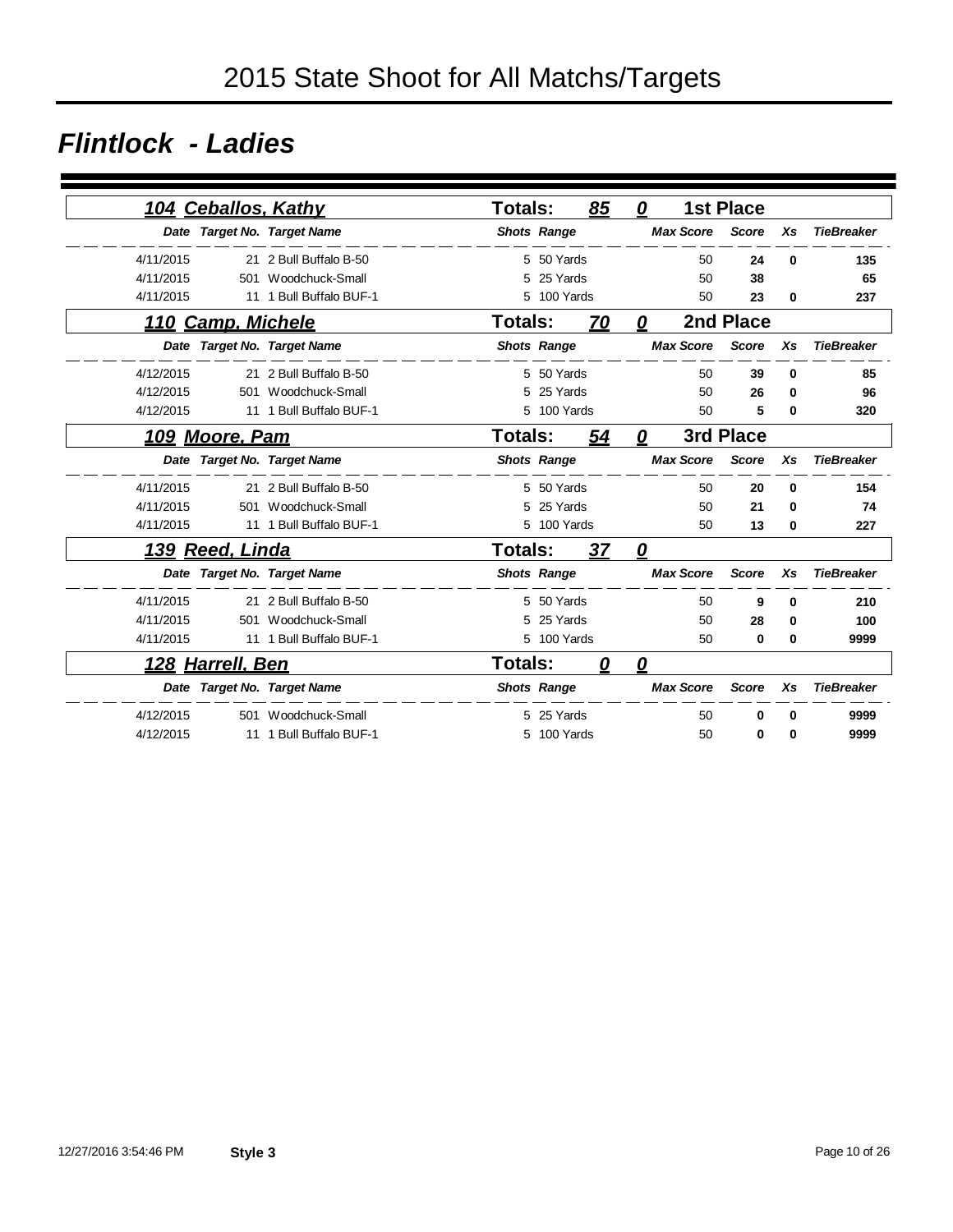#### *Flintlock - Mens*

| <u> 114 Stone, Don</u>       |                         | Totals:            |             | 108       | 1                                 | <b>1st Place</b> |    |                   |
|------------------------------|-------------------------|--------------------|-------------|-----------|-----------------------------------|------------------|----|-------------------|
| Date Target No. Target Name  |                         | <b>Shots Range</b> |             |           | <b>Max Score</b>                  | <b>Score</b>     | Xs | <b>TieBreaker</b> |
| 4/11/2015                    | 20 2 Bull Buffalo B-50  |                    | 5 50 Yards  |           | 50                                | 40               | 0  | 80                |
| 4/11/2015                    | 500 Woodchuck-Small     |                    | 5 25 Yards  |           | 50                                | 42               | 1  | 65                |
| 4/11/2015                    | 10 1 Bull Buffalo BUF-1 |                    | 5 100 Yards |           | 50                                | 26               | 0  | 187               |
| 126 Graffuis, Richard        |                         | <b>Totals:</b>     |             | <u>99</u> | 1                                 | 2nd Place        |    |                   |
| Date Target No. Target Name  |                         | <b>Shots Range</b> |             |           | <b>Max Score</b>                  | <b>Score</b>     | Xs | <b>TieBreaker</b> |
|                              |                         |                    |             |           |                                   |                  |    |                   |
| 4/11/2015                    | 20 2 Bull Buffalo B-50  |                    | 5 50 Yards  |           | 50                                | 36               | 0  | 127               |
| 4/11/2015                    | 500 Woodchuck-Small     | 5                  | 25 Yards    |           | 50                                | 35               | 0  | 90                |
| 4/11/2015                    | 10 1 Bull Buffalo BUF-1 |                    | 5 100 Yards |           | 50                                | 28               | 1  | 150               |
| 131 Sopher, Terry            |                         | <b>Totals:</b>     |             | 98        | 0                                 | 3rd Place        |    |                   |
| Date Target No. Target Name  |                         | <b>Shots Range</b> |             |           | <b>Max Score</b>                  | <b>Score</b>     | Xs | <b>TieBreaker</b> |
| 4/11/2015                    | 20 2 Bull Buffalo B-50  |                    | 5 50 Yards  |           | 50                                | 31               | 0  | 122               |
| 4/11/2015                    | 500 Woodchuck-Small     | 5                  | 25 Yards    |           | 50                                | 39               | 0  | 53                |
| 4/11/2015                    | 10 1 Bull Buffalo BUF-1 |                    | 5 100 Yards |           | 50                                | 28               | 0  | 252               |
| <u>102 Marney, Bill</u>      |                         | Totals:            |             | 94        | $\overline{\mathbf{0}}$           |                  |    |                   |
| Date Target No. Target Name  |                         | <b>Shots Range</b> |             |           | <b>Max Score</b>                  | <b>Score</b>     | Xs | <b>TieBreaker</b> |
| 4/12/2015                    | 20 2 Bull Buffalo B-50  |                    | 5 50 Yards  |           | 50                                | 44               | 0  | 72                |
| 4/12/2015                    | 500 Woodchuck-Small     |                    | 5 25 Yards  |           | 50                                | 31               | 0  | 75                |
| 4/12/2015                    | 10 1 Bull Buffalo BUF-1 |                    | 5 100 Yards |           | 50                                | 19               | 0  | 255               |
| <b>Ceballos, Dale</b><br>105 |                         | <b>Totals:</b>     |             | 91        | $\overline{\boldsymbol{\varrho}}$ |                  |    |                   |
| Date Target No. Target Name  |                         | <b>Shots Range</b> |             |           | <b>Max Score</b>                  | <b>Score</b>     | Xs | <b>TieBreaker</b> |
| 4/12/2015                    | 20 2 Bull Buffalo B-50  |                    | 5 50 Yards  |           | 50                                | 36               | 0  | 143               |
| 4/12/2015                    | 500 Woodchuck-Small     |                    | 5 25 Yards  |           | 50                                | 38               | 0  | 60                |
| 4/11/2015                    | 10 1 Bull Buffalo BUF-1 |                    | 5 100 Yards |           | 50                                | 17               | 0  | 157               |
| 140 Reed, Steve              |                         | <b>Totals:</b>     |             | 90        | 0                                 |                  |    |                   |
| Date Target No. Target Name  |                         | <b>Shots Range</b> |             |           | <b>Max Score</b>                  | <b>Score</b>     | Xs | <b>TieBreaker</b> |
| 4/11/2015                    | 20 2 Bull Buffalo B-50  |                    | 5 50 Yards  |           | 50                                | 33               | 0  | 122               |
| 4/11/2015                    | 500 Woodchuck-Small     | 5                  | 25 Yards    |           | 50                                | 30               | 0  | 875               |
| 4/11/2015                    | 10 1 Bull Buffalo BUF-1 |                    | 5 100 Yards |           | 50                                | 27               | 0  | 215               |
| 123 Brandt, Curt             |                         | Totals:            |             | 89        | 1                                 |                  |    |                   |
| Date Target No. Target Name  |                         | <b>Shots Range</b> |             |           | <b>Max Score</b>                  | <b>Score</b>     | Xs | <b>TieBreaker</b> |
| 4/11/2015                    | 20 2 Bull Buffalo B-50  |                    | 5 50 Yards  |           |                                   | 50<br>37         | 1  | 117               |
| 4/11/2015                    | 500 Woodchuck-Small     |                    | 5 25 Yards  |           |                                   | 50<br>43         | 0  | 40                |
| 4/11/2015                    | 10 1 Bull Buffalo BUF-1 |                    | 5 100 Yards |           |                                   | 50<br>9          | 0  | 305               |
| 124 Mezey, Peter             |                         | <b>Totals:</b>     |             | 89        | $\overline{\mathbf{0}}$           |                  |    |                   |
| Date Target No. Target Name  |                         | <b>Shots Range</b> |             |           | <b>Max Score</b>                  | <b>Score</b>     | Xs | <b>TieBreaker</b> |
| 4/11/2015                    | 20 2 Bull Buffalo B-50  |                    | 5 50 Yards  |           | 50                                | 45               | 0  | 74                |
| 4/11/2015                    | 500 Woodchuck-Small     | 5                  | 25 Yards    |           | 50                                | 28               | 0  | 85                |
| 4/11/2015                    | 10 1 Bull Buffalo BUF-1 |                    | 5 100 Yards |           |                                   | 50<br>16         | 0  | 268               |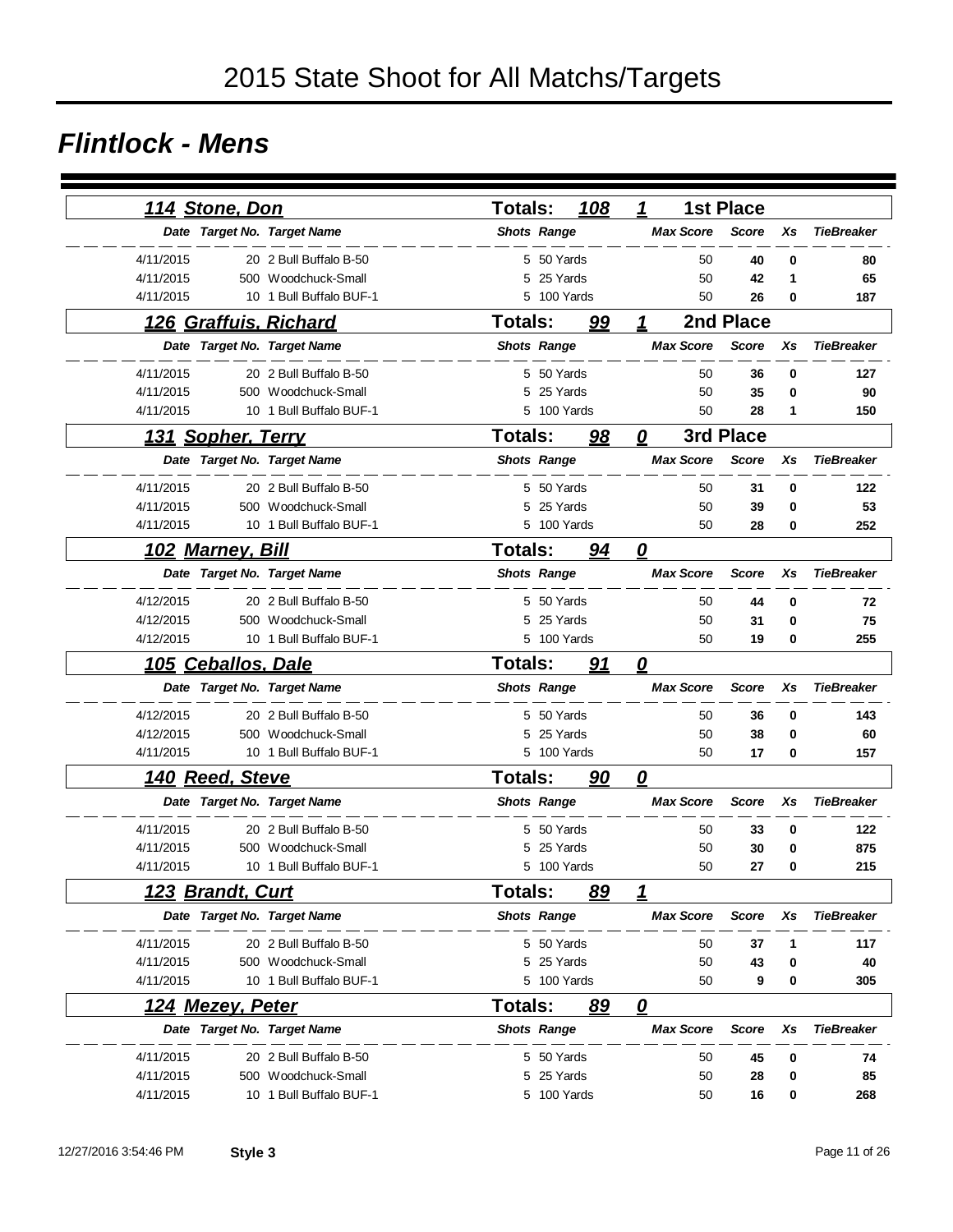| <u>108 Jenkins, Tim</u>           |                         | <b>Totals:</b> |                    | 82        | $\overline{\boldsymbol{\varrho}}$ |              |    |                   |
|-----------------------------------|-------------------------|----------------|--------------------|-----------|-----------------------------------|--------------|----|-------------------|
| Date Target No. Target Name       |                         |                | <b>Shots Range</b> |           | <b>Max Score</b>                  | <b>Score</b> | Xs | <b>TieBreaker</b> |
| 4/11/2015                         | 20 2 Bull Buffalo B-50  |                | 5 50 Yards         |           | 50                                | 32           | 0  | 138               |
| 4/11/2015                         | 500 Woodchuck-Small     | 5              | 25 Yards           |           | 50                                | 25           | 0  | 100               |
| 4/11/2015                         | 10 1 Bull Buffalo BUF-1 |                | 5 100 Yards        |           | 50                                | 25           | 0  | 205               |
| <u>133 Swartz, Ken</u>            |                         | <b>Totals:</b> |                    | 81        | 0                                 |              |    |                   |
| Date Target No. Target Name       |                         |                | <b>Shots Range</b> |           | <b>Max Score</b>                  | <b>Score</b> | Xs | <b>TieBreaker</b> |
| 4/11/2015                         | 20 2 Bull Buffalo B-50  |                | 5 50 Yards         |           | 50                                | 31           | 0  | 112               |
| 4/11/2015                         | 500 Woodchuck-Small     | 5              | 25 Yards           |           | 50                                | 30           | 0  | 147               |
| 4/11/2015                         | 10 1 Bull Buffalo BUF-1 |                | 5 100 Yards        |           | 50                                | 20           | 0  | 290               |
| <u>137 Perkins, William</u>       |                         | <b>Totals:</b> |                    | 80        | 1                                 |              |    |                   |
| Date Target No. Target Name       |                         |                | <b>Shots Range</b> |           | <b>Max Score</b>                  | <b>Score</b> | Xs | <b>TieBreaker</b> |
| 4/11/2015                         | 20 2 Bull Buffalo B-50  |                | 5 50 Yards         |           | 50                                | 35           | 0  | 140               |
| 4/11/2015                         | 500 Woodchuck-Small     | 5              | 25 Yards           |           | 50                                | 35           | 1  | 57                |
| 4/11/2015                         | 10 1 Bull Buffalo BUF-1 |                | 5 100 Yards        |           | 50                                | 10           | 0  | 256               |
| 119 Thompson, Bud                 |                         | <b>Totals:</b> |                    | 66        | 0                                 |              |    |                   |
| Date Target No. Target Name       |                         |                | <b>Shots Range</b> |           | <b>Max Score</b>                  | <b>Score</b> | Xs | <b>TieBreaker</b> |
| 4/11/2015                         | 20 2 Bull Buffalo B-50  |                | 5 50 Yards         |           | 50                                | 22           | 0  | 155               |
| 4/11/2015                         | 500 Woodchuck-Small     | 5              | 25 Yards           |           | 50                                | 29           | 0  | 70                |
| 4/11/2015                         | 10 1 Bull Buffalo BUF-1 |                | 5 100 Yards        |           | 50                                | 15           | 0  | 245               |
| <u>141 Echols, David</u>          |                         | Totals:        |                    | 61        | 0                                 |              |    |                   |
| Date Target No. Target Name       |                         |                | <b>Shots Range</b> |           | <b>Max Score</b>                  | <b>Score</b> | Xs | <b>TieBreaker</b> |
| 4/11/2015                         | 20 2 Bull Buffalo B-50  |                | 5 50 Yards         |           | 50                                | 24           | 0  | 138               |
| 4/11/2015                         | 500 Woodchuck-Small     | 5              | 25 Yards           |           | 50                                | 24           | 0  | 160               |
| 4/11/2015                         | 10 1 Bull Buffalo BUF-1 |                | 5 100 Yards        |           | 50                                | 13           | 0  | 195               |
| <u>Brown, Herb</u><br><u> 115</u> |                         | Totals:        |                    | 61        | $\boldsymbol{\varrho}$            |              |    |                   |
| Date Target No. Target Name       |                         |                | <b>Shots Range</b> |           | <b>Max Score</b>                  | <b>Score</b> | Xs | <b>TieBreaker</b> |
| 4/11/2015                         | 20 2 Bull Buffalo B-50  | 5              | 50 Yards           |           | 50                                | 30           | 0  | 175               |
| 4/11/2015<br>500                  | Woodchuck-Small         | 5              | 25 Yards           |           | 50                                | 31           | 0  | 95                |
| 4/11/2015                         | 10 1 Bull Buffalo BUF-1 |                | 5 100 Yards        |           | 50                                | 0            | 0  | 9999              |
| <u>120 Davide, Tom</u>            |                         | Totals:        |                    | 34        | 1                                 |              |    |                   |
| Date Target No. Target Name       |                         |                | <b>Shots Range</b> |           | <b>Max Score</b>                  | <b>Score</b> | Xs | <b>TieBreaker</b> |
| 4/11/2015                         | 20 2 Bull Buffalo B-50  |                | 5 50 Yards         |           | 50                                | 16           | 0  | 325               |
| 4/11/2015                         | 500 Woodchuck-Small     |                | 5 25 Yards         |           | 50                                | 18           | 1  | 150               |
| 4/11/2015                         | 10 1 Bull Buffalo BUF-1 |                | 5 100 Yards        |           | 50                                | 0            | 0  | 9999              |
| <u>129 Bateman, Ben</u>           |                         | Totals:        |                    | <u>34</u> | $\boldsymbol{\varrho}$            |              |    |                   |
| Date Target No. Target Name       |                         |                | <b>Shots Range</b> |           | <b>Max Score</b>                  | <b>Score</b> | Xs | <b>TieBreaker</b> |
| 4/11/2015                         | 20 2 Bull Buffalo B-50  |                | 5 50 Yards         |           | 50                                | 17           | 0  | 255               |
| 4/11/2015                         | 500 Woodchuck-Small     |                | 5 25 Yards         |           | 50                                | 17           | 0  | 143               |
| 4/11/2015                         | 10 1 Bull Buffalo BUF-1 |                | 5 100 Yards        |           | 50                                | 0            | 0  | 9999              |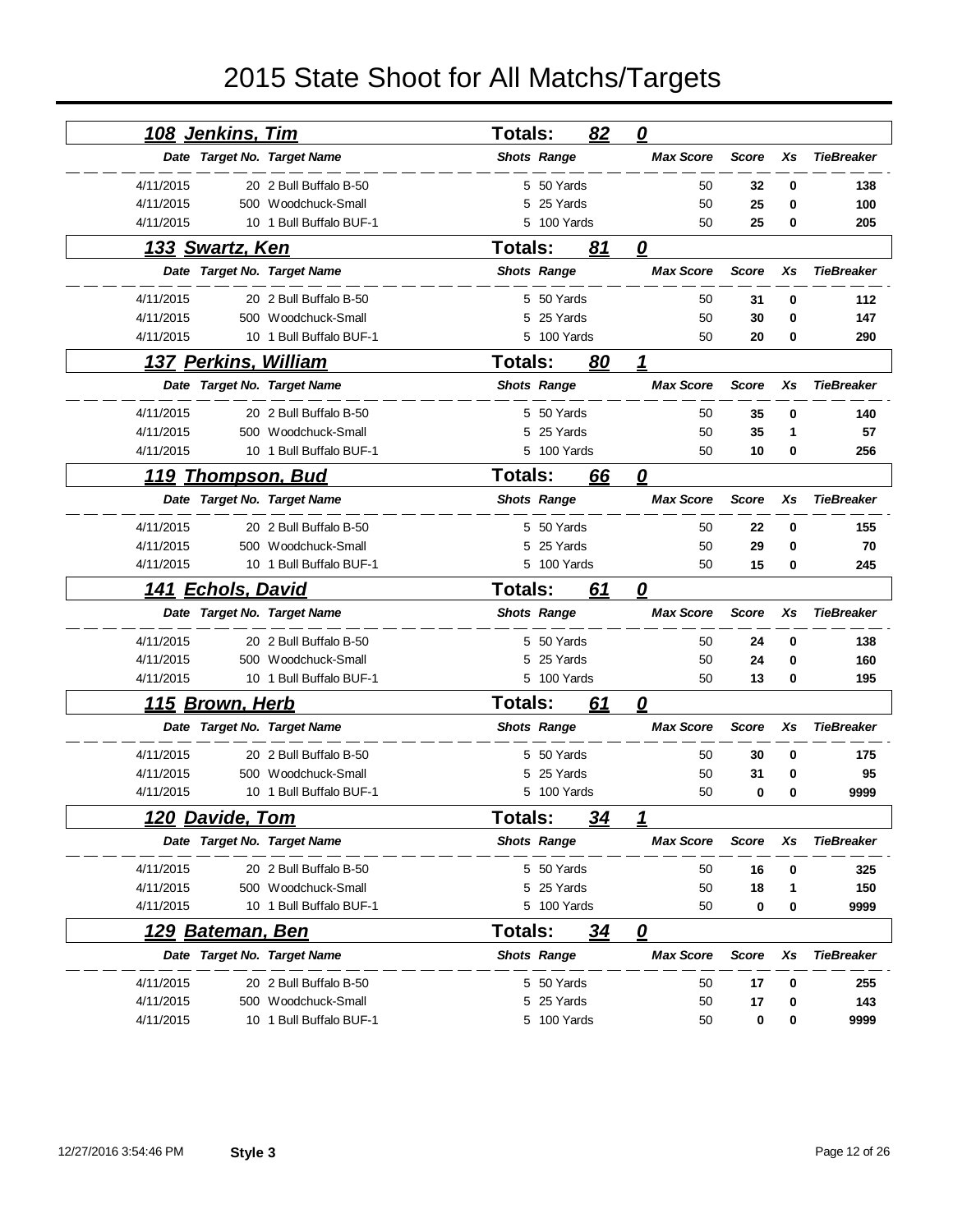### *Knife & Hawk - Juniors*

|           | 138 Perkins, Kayla |                             | <b>Totals:</b> |                    | <u>41</u> | 0 |                        | <b>1st Place</b> |              |                   |
|-----------|--------------------|-----------------------------|----------------|--------------------|-----------|---|------------------------|------------------|--------------|-------------------|
|           |                    | Date Target No. Target Name |                | <b>Shots Range</b> |           |   | <b>Max Score</b> Score |                  | Xs           | <b>TieBreaker</b> |
| 4/12/2015 |                    | 290 Knife and Hawk-Juniors  |                | 10 N/A             |           |   | 150                    | 41               | $\bf{0}$     | 0                 |
|           |                    | 122 Richards, Landon        | Totals:        |                    | 31        | 0 |                        | 2nd Place        |              |                   |
|           |                    | Date Target No. Target Name |                | <b>Shots Range</b> |           |   | <b>Max Score</b>       | Score            | Xs           | <b>TieBreaker</b> |
| 4/12/2015 |                    | 290 Knife and Hawk-Juniors  |                | 10 N/A             |           |   | 150                    | 31               | 0            | 0                 |
|           | 125 Deves, Ravi    |                             | Totals:        |                    | <u>15</u> | 0 |                        | 3rd Place        |              |                   |
|           |                    | Date Target No. Target Name |                | <b>Shots Range</b> |           |   | <b>Max Score</b> Score |                  | Xs           | <b>TieBreaker</b> |
| 4/12/2015 |                    | 290 Knife and Hawk-Juniors  |                | 10 N/A             |           |   | 150                    | 15               | $\mathbf{0}$ | 0                 |
|           | 142 Richards, Leah |                             | <b>Totals:</b> |                    | 5         | 0 |                        |                  |              |                   |
|           |                    | Date Target No. Target Name |                | <b>Shots Range</b> |           |   | <b>Max Score</b>       | Score            | Xs           | <b>TieBreaker</b> |
| 4/12/2015 |                    | 290 Knife and Hawk-Juniors  |                | 10 N/A             |           |   | 150                    | 5                | $\mathbf{0}$ | 0                 |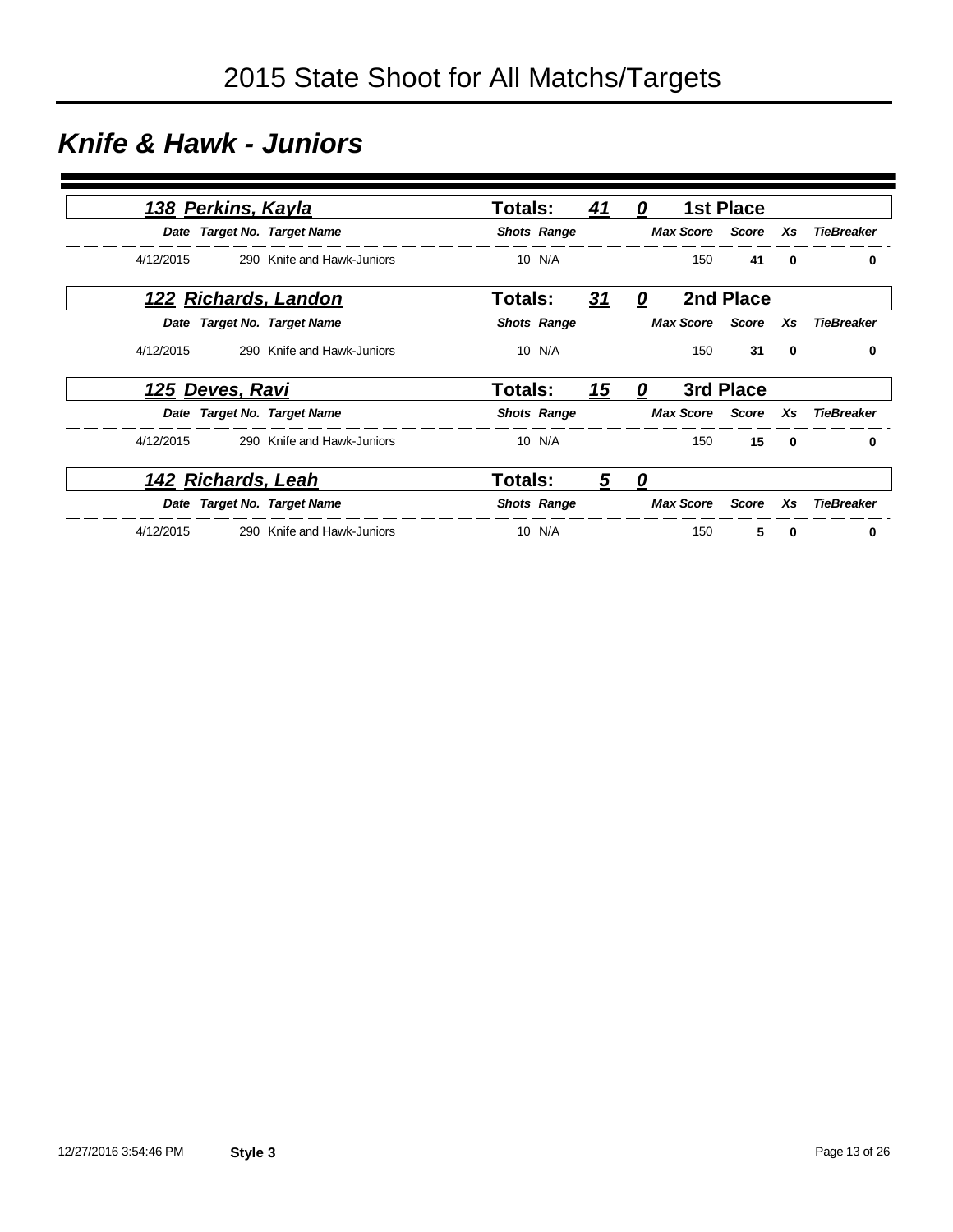#### *Knife & Hawk - Ladies*

| <b>Camp, Michele</b><br>110 |                           | <b>Totals:</b> |                    | 35        | 0                       |                  | <b>1st Place</b> |          |                   |
|-----------------------------|---------------------------|----------------|--------------------|-----------|-------------------------|------------------|------------------|----------|-------------------|
| Date Target No. Target Name |                           |                | <b>Shots Range</b> |           |                         | <b>Max Score</b> | <b>Score</b>     | Xs       | <b>TieBreaker</b> |
| 4/12/2015                   | 300 Knife and Hawk-Ladies |                | 10 N/A             |           |                         | 150              | 35               | 0        | $\bf{0}$          |
| <u>152 Keith, Luci</u>      |                           | <b>Totals:</b> |                    | 33        | 0                       |                  | 2nd Place        |          |                   |
| Date Target No. Target Name |                           |                | <b>Shots Range</b> |           |                         | <b>Max Score</b> | Score            | Xs       | <b>TieBreaker</b> |
| 4/12/2015                   | 300 Knife and Hawk-Ladies |                | 10 N/A             |           |                         | 150              | 33               | 0        | 0                 |
| 139 Reed, Linda             |                           | <b>Totals:</b> |                    | 31        | 0                       |                  | 3rd Place        |          |                   |
| Date Target No. Target Name |                           |                | <b>Shots Range</b> |           |                         | <b>Max Score</b> | <b>Score</b>     | Xs       | <b>TieBreaker</b> |
| 4/12/2015                   | 300 Knife and Hawk-Ladies |                | 10 N/A             |           |                         | 150              | 31               | 0        | 0                 |
| <u>144 Moore, Alison</u>    |                           | <b>Totals:</b> |                    | 25        | 0                       |                  |                  |          |                   |
| Date Target No. Target Name |                           |                | <b>Shots Range</b> |           |                         | <b>Max Score</b> | <b>Score</b>     | Xs       | <b>TieBreaker</b> |
| 4/12/2015                   | 300 Knife and Hawk-Ladies |                | 10 N/A             |           |                         | 150              | 25               | 0        | 0                 |
| 132 Prestin, Alice          |                           | <b>Totals:</b> |                    | <u>25</u> | 0                       |                  |                  |          |                   |
| Date Target No. Target Name |                           |                | <b>Shots Range</b> |           |                         | <b>Max Score</b> | <b>Score</b>     | Xs       | <b>TieBreaker</b> |
| 4/12/2015                   | 300 Knife and Hawk-Ladies |                | 10 N/A             |           |                         | 150              | 25               | $\bf{0}$ | $\bf{0}$          |
| <u>109 Moore, Pam</u>       |                           | Totals:        |                    | 20        | $\overline{\mathbf{0}}$ |                  |                  |          |                   |
| Date Target No. Target Name |                           |                | <b>Shots Range</b> |           |                         | <b>Max Score</b> | <b>Score</b>     | Xs       | <b>TieBreaker</b> |
| 4/12/2015                   | 300 Knife and Hawk-Ladies |                | 10 N/A             |           |                         | 150              | 20               | 0        | 0                 |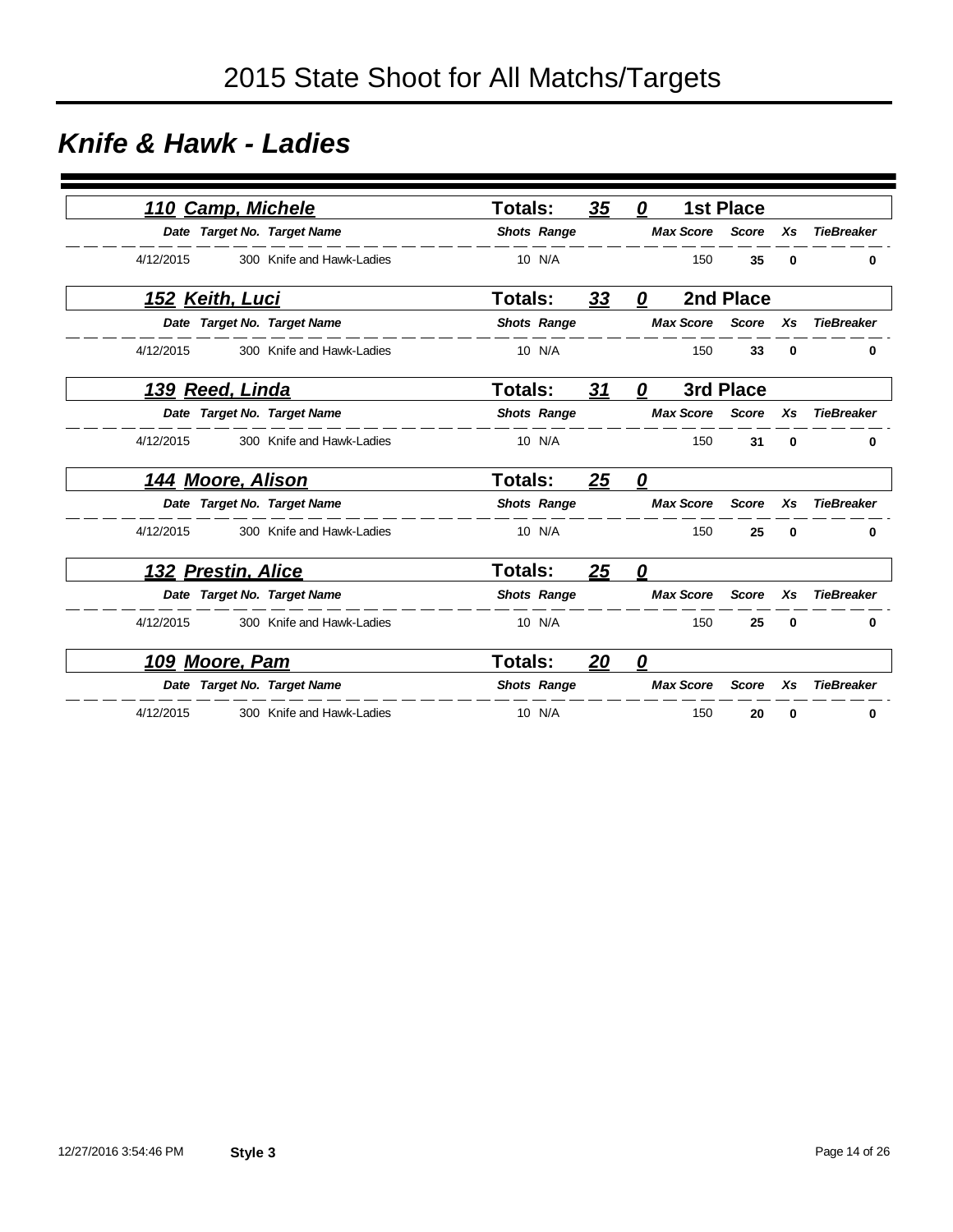#### *Knife & Hawk - Mens*

|           | 201 Hurwitz, Herman     |                              | <b>Totals:</b>     |                    | 65        | 0                                    |                  | <b>1st Place</b> |    |                   |
|-----------|-------------------------|------------------------------|--------------------|--------------------|-----------|--------------------------------------|------------------|------------------|----|-------------------|
|           |                         | Date Target No. Target Name  | <b>Shots Range</b> |                    |           |                                      | <b>Max Score</b> | <b>Score</b>     | Xs | <b>TieBreaker</b> |
| 4/12/2015 |                         | 310 Knife and Hawk-Mens      |                    | 10 N/A             |           |                                      | 150              | 65               | 0  | $\bf{0}$          |
|           | <u>108 Jenkins, Tim</u> |                              | <b>Totals:</b>     |                    | 60        | 0                                    |                  | 2nd Place        |    |                   |
|           |                         | Date Target No. Target Name  | <b>Shots Range</b> |                    |           |                                      | <b>Max Score</b> | <b>Score</b>     | Xs | <b>TieBreaker</b> |
| 4/12/2015 |                         | 310 Knife and Hawk-Mens      |                    | 10 N/A             |           |                                      | 150              | 60               | 0  | 0                 |
|           | <u>140 Reed, Steve</u>  |                              | <b>Totals:</b>     |                    | 50        | 0                                    |                  | 3rd Place        |    |                   |
|           |                         | Date Target No. Target Name  | <b>Shots Range</b> |                    |           |                                      | <b>Max Score</b> | Score            | Xs | <b>TieBreaker</b> |
| 4/12/2015 |                         | 310 Knife and Hawk-Mens      |                    | 10 N/A             |           |                                      | 150              | 50               | 0  | 0                 |
|           | 143 Richards, Gabe      |                              | <b>Totals:</b>     |                    | 40        | $\boldsymbol{\varrho}$               |                  |                  |    |                   |
|           |                         | Date Target No. Target Name  | <b>Shots Range</b> |                    |           |                                      | <b>Max Score</b> | <b>Score</b>     | Xs | <b>TieBreaker</b> |
| 4/12/2015 |                         | 310 Knife and Hawk-Mens      |                    | 10 N/A             |           |                                      | 150              | 40               | 0  | 0                 |
|           | 114 Stone, Don          |                              | Totals:            |                    | 40        | $\overline{\boldsymbol{\mathsf{0}}}$ |                  |                  |    |                   |
|           |                         | Date Target No. Target Name  | <b>Shots Range</b> |                    |           |                                      | <b>Max Score</b> | <b>Score</b>     | Xs | <b>TieBreaker</b> |
| 4/12/2015 |                         | 310 Knife and Hawk-Mens      |                    | 10 N/A             |           |                                      | 150              | 40               | 0  | 0                 |
|           | <u> 101 Fannin, Joe</u> |                              | <b>Totals:</b>     |                    | 35        | 0                                    |                  |                  |    |                   |
|           |                         | Date Target No. Target Name  | <b>Shots Range</b> |                    |           |                                      | <b>Max Score</b> | <b>Score</b>     | Xs | <b>TieBreaker</b> |
| 4/12/2015 |                         | 310 Knife and Hawk-Mens      |                    | 10 N/A             |           |                                      | 150              | 35               | 0  | 0                 |
|           | 137 Perkins, William    |                              | <b>Totals:</b>     |                    | 35        | $\overline{\boldsymbol{0}}$          |                  |                  |    |                   |
|           |                         | Date Target No. Target Name  |                    | <b>Shots Range</b> |           |                                      | <b>Max Score</b> | <b>Score</b>     | Xs | <b>TieBreaker</b> |
| 4/12/2015 |                         | 310 Knife and Hawk-Mens      |                    | 10 N/A             |           |                                      | 150              | 35               | 0  | 0                 |
|           | <u>145 Foley, Mike</u>  |                              | <b>Totals:</b>     |                    | <u>30</u> | 0                                    |                  |                  |    |                   |
|           |                         | Date Target No. Target Name  | <b>Shots Range</b> |                    |           |                                      | <b>Max Score</b> | Score            | Xs | <b>TieBreaker</b> |
| 4/12/2015 |                         | 310 Knife and Hawk-Mens      |                    | 10 N/A             |           |                                      | 150              | 30               | 0  | 0                 |
|           |                         | <u>130 Richards, Patrick</u> | <b>Totals:</b>     |                    | <u>30</u> | $\mathbf{\Omega}$                    |                  |                  |    |                   |
|           |                         | Date Target No. Target Name  | <b>Shots Range</b> |                    |           |                                      | <b>Max Score</b> | <b>Score</b>     | Xs | <b>TieBreaker</b> |
| 4/12/2015 |                         | 310 Knife and Hawk-Mens      |                    | 10 N/A             |           |                                      | 150              | 30               | 0  | 0                 |
|           | <u>151 Keith, Jerry</u> |                              | <b>Totals:</b>     |                    | <u>30</u> | $\overline{\mathbf{0}}$              |                  |                  |    |                   |
|           |                         | Date Target No. Target Name  |                    | <b>Shots Range</b> |           |                                      | <b>Max Score</b> | <b>Score</b>     | Xs | <b>TieBreaker</b> |
| 4/12/2015 |                         | 310 Knife and Hawk-Mens      |                    | 10 N/A             |           |                                      | 150              | 30               | 0  | 0                 |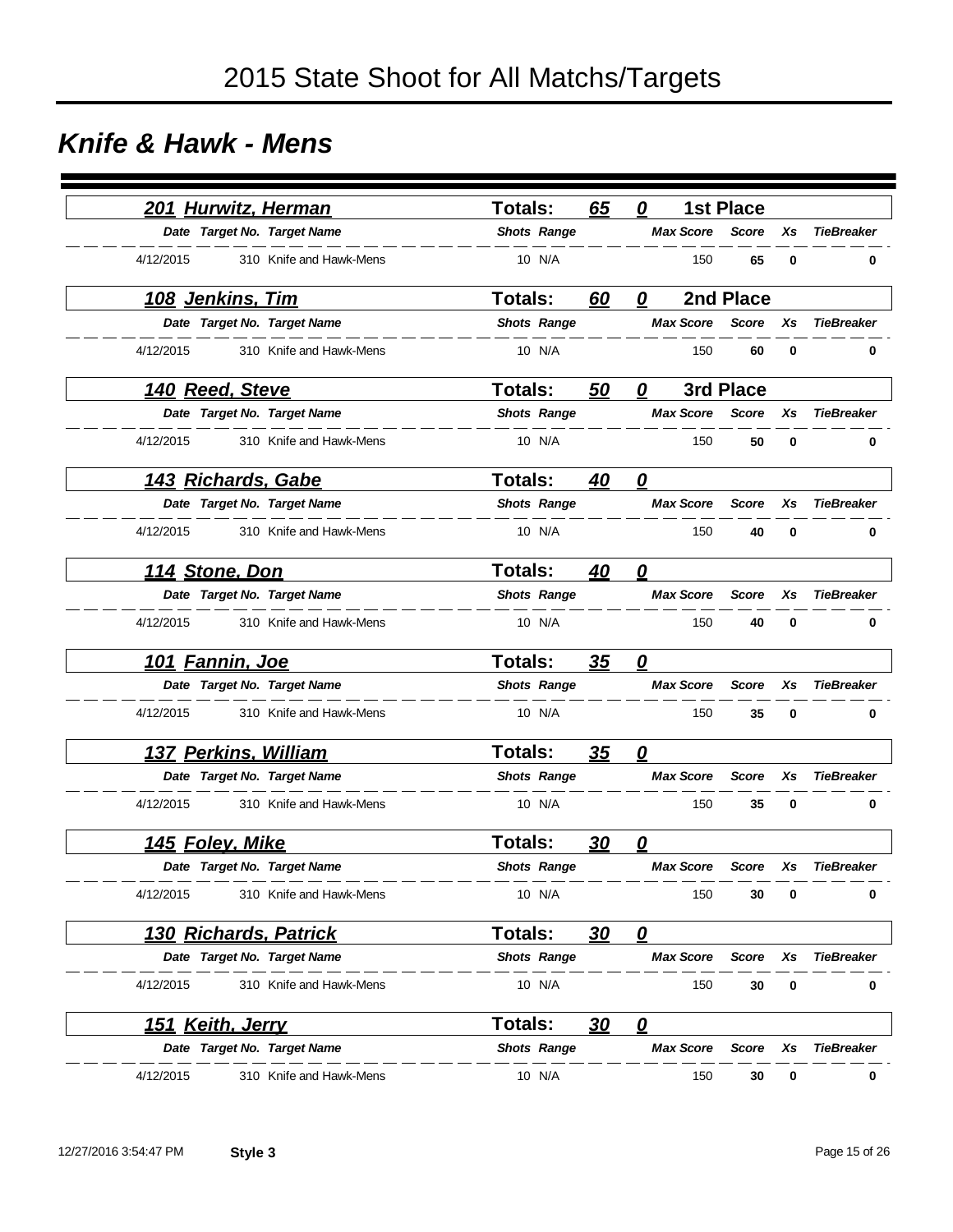|           | <u> 149 Benoist, Brent</u> |                             | <b>Totals:</b> |                    | <u> 25</u> | <u>0</u>         |       |                         |                   |
|-----------|----------------------------|-----------------------------|----------------|--------------------|------------|------------------|-------|-------------------------|-------------------|
|           |                            | Date Target No. Target Name |                | <b>Shots Range</b> |            | <b>Max Score</b> | Score | Xs                      | <b>TieBreaker</b> |
| 4/12/2015 |                            | 310 Knife and Hawk-Mens     |                | 10 N/A             |            | 150              | 25    | $\overline{\mathbf{0}}$ | 0                 |
|           | 123 Brandt, Curt           |                             | Totals:        |                    | <u>20</u>  | <u>0</u>         |       |                         |                   |
|           |                            | Date Target No. Target Name |                | <b>Shots Range</b> |            | Max Score        | Score | <b>Xs</b>               | <b>TieBreaker</b> |
| 4/12/2015 |                            | 310 Knife and Hawk-Mens     |                | 10 N/A             |            | 150              | 20    | $\mathbf{0}$            | 0                 |
|           | <u>136 Lowery, Dalton</u>  |                             | <b>Totals:</b> |                    | <u> 20</u> | 0                |       |                         |                   |
|           |                            | Date Target No. Target Name |                | <b>Shots Range</b> |            | <b>Max Score</b> | Score | Xs.                     | <b>TieBreaker</b> |
| 4/12/2015 |                            | 310 Knife and Hawk-Mens     |                | 10 N/A             |            | 150              | 20    | $\mathbf{0}$            | 0                 |

#### *Offhand - Juniors*

|           | <u>138 Perkins, Kayla</u> |                             | <b>Totals:</b> |                    | 81        | 0 |                  | <b>1st Place</b> |    |                   |
|-----------|---------------------------|-----------------------------|----------------|--------------------|-----------|---|------------------|------------------|----|-------------------|
|           |                           | Date Target No. Target Name |                | <b>Shots Range</b> |           |   | <b>Max Score</b> | <b>Score</b>     | Xs | <b>TieBreaker</b> |
| 4/11/2015 |                           | 13 1 Bull Buffalo BUF-1     |                | 5 50 Yards         |           |   | 50               | 28               | 0  | 9999              |
| 4/11/2015 |                           | 241 Fox-701                 |                | 5 25 Yards         |           |   | 50               | 24               | 0  | 95                |
| 4/11/2015 |                           | 221 Crow-101                |                | 5 25 Yards         |           |   | 50               | 29               | 0  | 65                |
|           | <u>125 Deves, Ravi</u>    |                             | Totals:        |                    | <u>69</u> |   |                  | 2nd Place        |    |                   |
|           |                           | Date Target No. Target Name |                | <b>Shots Range</b> |           |   | <b>Max Score</b> | <b>Score</b>     | Xs | <b>TieBreaker</b> |
| 4/11/2015 |                           | 13 1 Bull Buffalo BUF-1     |                | 5 50 Yards         |           |   | 50               | 29               |    | 138               |
| 4/11/2015 |                           | 241 Fox-701                 |                | 5 25 Yards         |           |   | 50               | 20               | 1  | 80                |
| 4/11/2015 |                           | 221 Crow-101                |                | 5 25 Yards         |           |   | 50               | 20               | 0  | 90                |
|           | 204 Harris, Kylie         |                             | <b>Totals:</b> |                    | 64        | 0 |                  | 3rd Place        |    |                   |
|           |                           | Date Target No. Target Name |                | <b>Shots Range</b> |           |   | <b>Max Score</b> | <b>Score</b>     | Xs | <b>TieBreaker</b> |
| 4/12/2015 |                           | 13 1 Bull Buffalo BUF-1     |                | 5 50 Yards         |           |   | 50               | 10               | 0  | 233               |
| 4/12/2015 |                           | 241 Fox-701                 |                | 5 25 Yards         |           |   | 50               | 39               | 0  | 157               |
| 4/12/2015 |                           | 221 Crow-101                |                | 5 25 Yards         |           |   | 50               | 15               | 0  | 121               |
|           |                           | <u>122 Richards, Landon</u> | Totals:        |                    | 51        | 0 |                  |                  |    |                   |
|           |                           | Date Target No. Target Name |                | <b>Shots Range</b> |           |   | <b>Max Score</b> | <b>Score</b>     | Xs | <b>TieBreaker</b> |
| 4/11/2015 |                           | 13 1 Bull Buffalo BUF-1     |                | 5 50 Yards         |           |   | 50               | 18               | 0  | 300               |
| 4/11/2015 |                           | 241 Fox-701                 | 5              | 25 Yards           |           |   | 50               | 19               | 0  | 102               |
| 4/11/2015 |                           | 221 Crow-101                |                | 5 25 Yards         |           |   | 50               | 14               | 0  | 117               |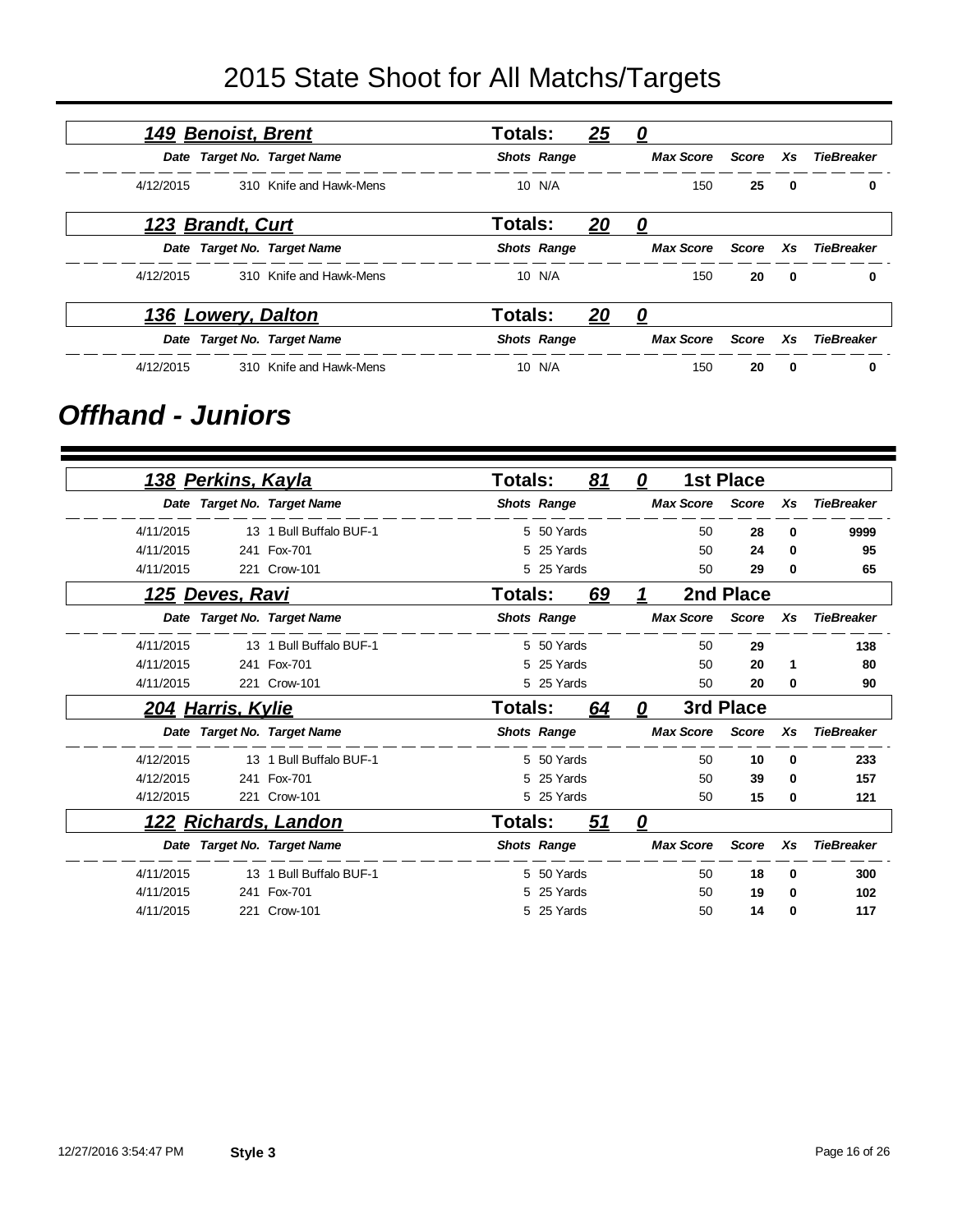### *Open Rifle - Ladies*

|           | 110 Camp, Michele          |                             | <b>Totals:</b>     |             | 69         | 1                 |                  | <b>1st Place</b> |          |                   |
|-----------|----------------------------|-----------------------------|--------------------|-------------|------------|-------------------|------------------|------------------|----------|-------------------|
|           |                            |                             |                    |             |            |                   |                  |                  |          |                   |
|           |                            | Date Target No. Target Name | <b>Shots Range</b> |             |            |                   | <b>Max Score</b> | <b>Score</b>     | Xs       | <b>TieBreaker</b> |
| 4/11/2015 |                            | 43 5 Bull Buffalo B50-5     |                    | 5 50 Yards  |            |                   | 50               | 23               | $\bf{0}$ | 85                |
| 4/11/2015 | 271                        | Hare-203                    | 5                  | 25 Yards    |            |                   | 50               | 29               | 1        | 97                |
| 4/12/2015 |                            | 521 X100                    |                    | 5 100 Yards |            |                   | 50               | 17               | 0        | 9999              |
|           | 109 Moore, Pam             |                             | Totals:            |             | 68         | 1                 |                  | 2nd Place        |          |                   |
|           |                            | Date Target No. Target Name | <b>Shots Range</b> |             |            |                   | <b>Max Score</b> | <b>Score</b>     | Xs       | <b>TieBreaker</b> |
| 4/11/2015 |                            | 43 5 Bull Buffalo B50-5     |                    | 5 50 Yards  |            |                   | 50               | 14               | $\bf{0}$ | 127               |
| 4/11/2015 |                            | 271 Hare-203                | 5                  | 25 Yards    |            |                   | 50               | 24               | 1        | 110               |
| 4/11/2015 |                            | 521 X100                    |                    | 5 100 Yards |            |                   | 50               | 30               | 0        | 160               |
|           | <u>104 Ceballos, Kathy</u> |                             | Totals:            |             | 44         | 0                 |                  | 3rd Place        |          |                   |
|           |                            | Date Target No. Target Name | <b>Shots Range</b> |             |            |                   | <b>Max Score</b> | <b>Score</b>     | Xs       | <b>TieBreaker</b> |
| 4/11/2015 |                            | 43 5 Bull Buffalo B50-5     |                    | 5 50 Yards  |            |                   | 50               | 11               | 0        | 150               |
| 4/11/2015 | 271                        | Hare-203                    |                    | 5 25 Yards  |            |                   | 50               | 25               | 0        | 75                |
| 4/11/2015 |                            | 521 X100                    |                    | 5 100 Yards |            |                   | 50               | 8                | 0        | 160               |
|           | <u>139 Reed, Linda</u>     |                             | Totals:            |             | <u> 18</u> | $\mathbf{\Omega}$ |                  |                  |          |                   |
|           |                            | Date Target No. Target Name | <b>Shots Range</b> |             |            |                   | <b>Max Score</b> | <b>Score</b>     | Xs       | <b>TieBreaker</b> |
| 4/12/2015 |                            | 43 5 Bull Buffalo B50-5     |                    | 5 50 Yards  |            |                   | 50               | 18               | 0        | 132               |
| 4/12/2015 | 271                        | Hare-203                    | 5                  | 25 Yards    |            |                   | 50               | 0                | 0        | 9999              |
| 4/12/2015 |                            | 521 X100                    |                    | 5 100 Yards |            |                   | 50               | 0                | 0        | 9999              |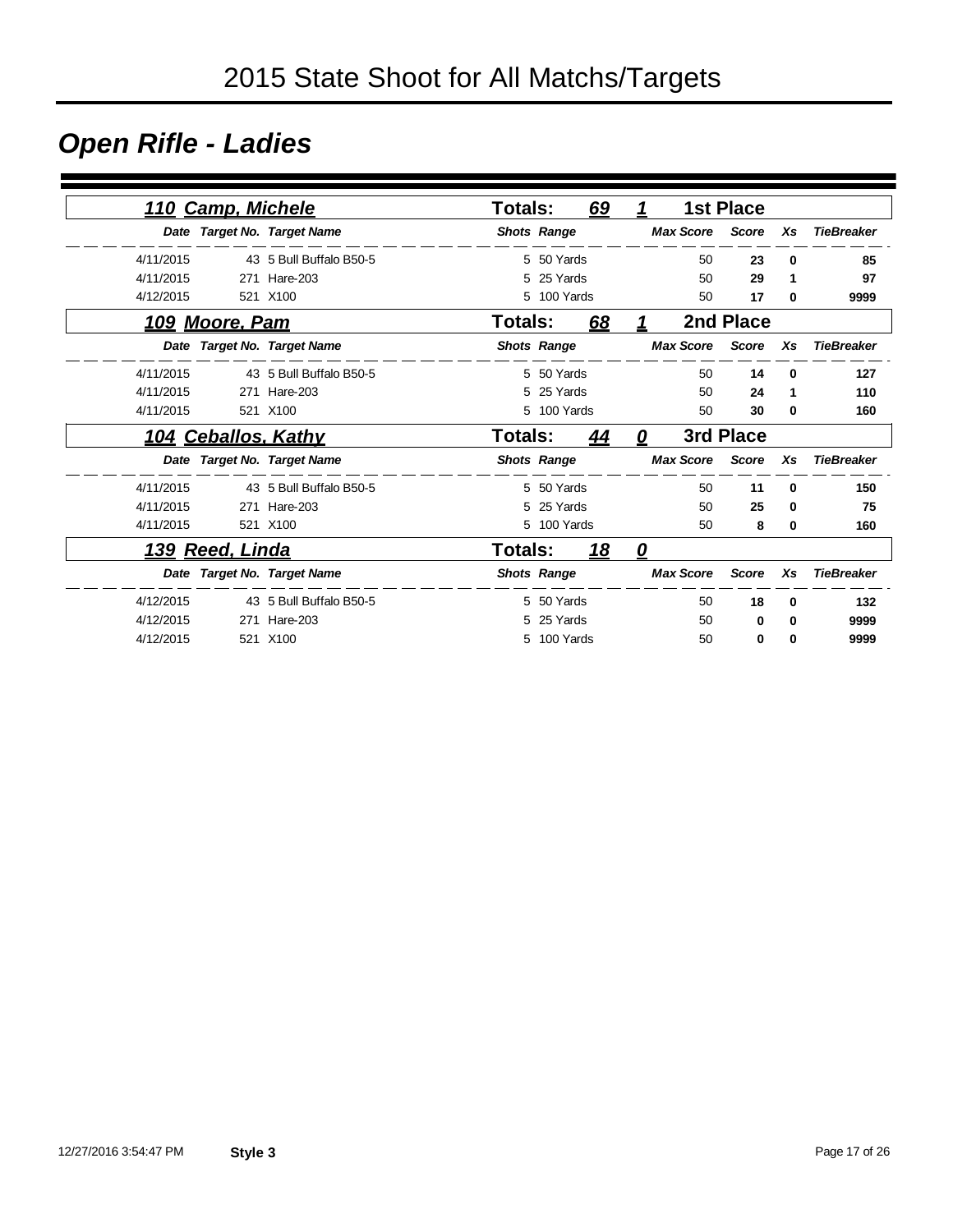### *Open Rifle - Mens*

| <u>105 Ceballos, Dale</u> |                             | Totals:        |                    | 82 | $\boldsymbol{2}$        | <b>1st Place</b> |                |                   |
|---------------------------|-----------------------------|----------------|--------------------|----|-------------------------|------------------|----------------|-------------------|
|                           | Date Target No. Target Name |                | <b>Shots Range</b> |    | <b>Max Score</b>        | <b>Score</b>     | Xs             | <b>TieBreaker</b> |
| 4/12/2015                 | 42 5 Bull Buffalo B50-5     |                | 5 50 Yards         |    | 50                      | 24               | 0              | 278               |
| 4/12/2015                 | 270 Hare-203                |                | 5 25 Yards         |    | 50                      | 29               | $\overline{2}$ | 49                |
| 4/12/2015                 | 520 X100                    |                | 5 100 Yards        |    | 50                      | 29               | $\bf{0}$       | 79                |
| 108 Jenkins, Tim          |                             | Totals:        |                    | 82 | 0                       | 2nd Place        |                |                   |
|                           | Date Target No. Target Name |                | <b>Shots Range</b> |    | <b>Max Score</b>        | <b>Score</b>     | Xs             | <b>TieBreaker</b> |
| 4/11/2015                 | 42 5 Bull Buffalo B50-5     |                | 5 50 Yards         |    | 50                      | 16               | $\mathbf 0$    | 100               |
| 4/11/2015                 | 270 Hare-203                | 5              | 25 Yards           |    | 50                      | 34               | $\mathbf 0$    | 85                |
| 4/11/2015                 | 520 X100                    |                | 5 100 Yards        |    | 50                      | 32               | $\bf{0}$       | 166               |
| 123 Brandt, Curt          |                             | <b>Totals:</b> |                    | 79 | $\boldsymbol{2}$        | 3rd Place        |                |                   |
|                           | Date Target No. Target Name |                | <b>Shots Range</b> |    | <b>Max Score</b>        | <b>Score</b>     | Xs             | <b>TieBreaker</b> |
| 4/11/2015                 | 42 5 Bull Buffalo B50-5     |                | 5 50 Yards         |    | 50                      | 20               | 0              | 83                |
| 4/11/2015                 | 270 Hare-203                | 5              | 25 Yards           |    | 50                      | 42               | 2              | 15                |
| 4/11/2015                 | 520 X100                    |                | 5 100 Yards        |    | 50                      | 17               | $\bf{0}$       | 187               |
| <u> 205 Lowery, Brad</u>  |                             | <b>Totals:</b> |                    | 68 | $\boldsymbol{\varrho}$  |                  |                |                   |
|                           | Date Target No. Target Name |                | <b>Shots Range</b> |    | <b>Max Score</b>        | <b>Score</b>     | Xs             | <b>TieBreaker</b> |
| 4/12/2015                 | 42 5 Bull Buffalo B50-5     |                | 5 50 Yards         |    | 50                      | 27               | 0              | 248               |
| 4/12/2015                 | 270 Hare-203                |                | 5 25 Yards         |    | 50                      | 31               | 0              | 60                |
| 4/12/2015                 | 520 X100                    |                | 5 100 Yards        |    | 50                      | 10               | 0              | 191               |
| <u> 113</u>               | <u>Fannin, Hank</u>         | <b>Totals:</b> |                    | 63 | 1                       |                  |                |                   |
|                           | Date Target No. Target Name |                | <b>Shots Range</b> |    | <b>Max Score</b>        | <b>Score</b>     | Xs             | <b>TieBreaker</b> |
| 4/11/2015                 | 42 5 Bull Buffalo B50-5     |                | 5 50 Yards         |    | 50                      | 7                | 0              | 113               |
| 4/11/2015                 | 270 Hare-203                |                | 5 25 Yards         |    | 50                      | 38               | 1              | 105               |
| 4/11/2015                 | 520 X100                    |                | 5 100 Yards        |    | 50                      | 18               | 0              | 198               |
| <b>136 Lowery, Dalton</b> |                             | <b>Totals:</b> |                    | 62 | 1                       |                  |                |                   |
|                           | Date Target No. Target Name |                | <b>Shots Range</b> |    | <b>Max Score</b>        | <b>Score</b>     | Xs             | <b>TieBreaker</b> |
| 4/11/2015                 | 42 5 Bull Buffalo B50-5     |                | 5 50 Yards         |    | 50                      | 23               | 0              | 128               |
| 4/11/2015                 | 270 Hare-203                | 5              | 25 Yards           |    | 50                      | 39               | 1              | -7                |
| 4/11/2015                 | 520 X100                    |                | 5 100 Yards        |    | 50                      | 0                | 0              | 9999              |
| 209 Lutton, Lars          |                             | <b>Totals:</b> |                    | 60 | 0                       |                  |                |                   |
|                           | Date Target No. Target Name |                | <b>Shots Range</b> |    | <b>Max Score</b>        | <b>Score</b>     | Xs             | <b>TieBreaker</b> |
| 4/12/2015                 | 42 5 Bull Buffalo B50-5     |                | 5 50 Yards         |    | 50                      | 21               | 0              | 267               |
| 4/12/2015                 | 270 Hare-203                |                | 5 25 Yards         |    | 50                      | 30               | 0              | 81                |
| 4/12/2015                 | 520 X100                    |                | 5 100 Yards        |    | 50                      | 9                | 0              | 9999              |
| 102 Marney, Bill          |                             | Totals:        |                    | 53 | $\overline{\mathbf{0}}$ |                  |                |                   |
|                           | Date Target No. Target Name |                | <b>Shots Range</b> |    | <b>Max Score</b>        | <b>Score</b>     | Xs             | <b>TieBreaker</b> |
| 4/11/2015                 | 42 5 Bull Buffalo B50-5     |                | 5 50 Yards         |    | 50                      | 20               | 0              | 120               |
| 4/11/2015                 | 270 Hare-203                |                | 5 25 Yards         |    | 50                      | 9                | 0              | 95                |
| 4/11/2015                 | 520 X100                    |                | 5 100 Yards        |    | 50                      | 24               | 0              | 150               |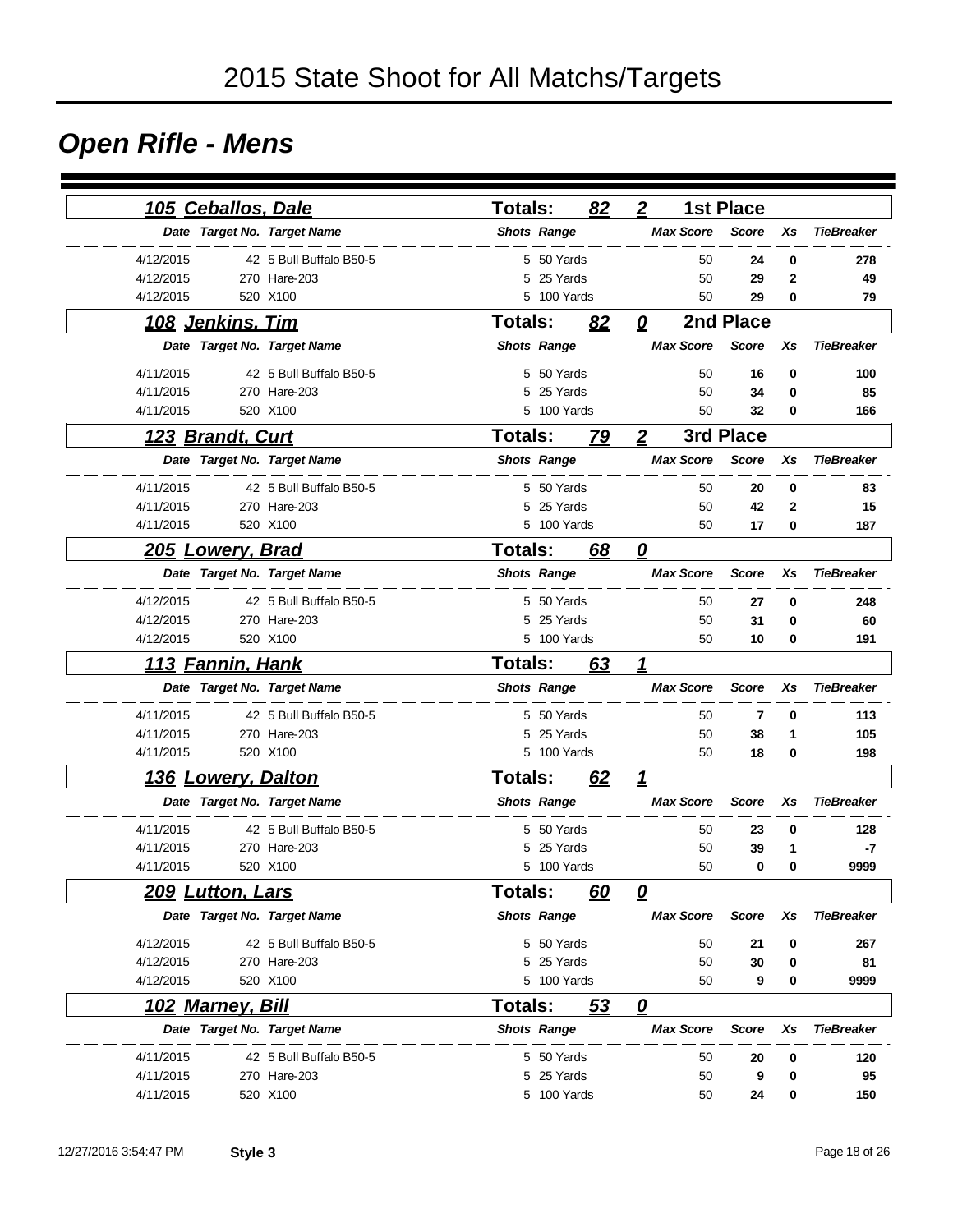| <u>126 Graffuis, Richard</u> |                         | <b>Totals:</b> |                    | 52         | 1                       |              |    |                   |
|------------------------------|-------------------------|----------------|--------------------|------------|-------------------------|--------------|----|-------------------|
| Date Target No. Target Name  |                         |                | <b>Shots Range</b> |            | <b>Max Score</b>        | <b>Score</b> | Xs | <b>TieBreaker</b> |
| 4/11/2015                    | 42 5 Bull Buffalo B50-5 |                | 5 50 Yards         |            | 50                      | 14           | 0  | 145               |
| 4/11/2015                    | 270 Hare-203            |                | 5 25 Yards         |            | 50                      | 31           | 1  | 106               |
| 4/11/2015                    | 520 X100                |                | 5 100 Yards        |            | 50                      | 7            | 0  | 200               |
| 112 Lowery, Danny            |                         | <b>Totals:</b> |                    | 48         | 0                       |              |    |                   |
| Date Target No. Target Name  |                         |                | <b>Shots Range</b> |            | <b>Max Score</b>        | <b>Score</b> | Xs | <b>TieBreaker</b> |
| 4/11/2015                    | 42 5 Bull Buffalo B50-5 |                | 5 50 Yards         |            | 50                      | 15           | 0  | 9999              |
| 4/11/2015                    | 270 Hare-203            |                | 5 25 Yards         |            | 50                      | 25           | 0  | 67                |
| 4/11/2015                    | 520 X100                |                | 5 100 Yards        |            | 50                      | 8            | 0  | 9999              |
| 140 Reed, Steve              |                         | <b>Totals:</b> |                    | 47         | $\boldsymbol{\varrho}$  |              |    |                   |
| Date Target No. Target Name  |                         |                | <b>Shots Range</b> |            | <b>Max Score</b>        | <b>Score</b> | Xs | <b>TieBreaker</b> |
| 4/12/2015                    | 42 5 Bull Buffalo B50-5 |                | 5 50 Yards         |            | 50                      | 17           | 0  | 109               |
| 4/12/2015                    | 270 Hare-203            |                | 5 25 Yards         |            | 50                      | 23           | 0  | 70                |
| 4/12/2015                    | 520 X100                |                | 5 100 Yards        |            | 50                      | 7            | 0  | 176               |
| 137 Perkins, William         |                         | <b>Totals:</b> |                    | 46         | 0                       |              |    |                   |
| Date Target No. Target Name  |                         |                | <b>Shots Range</b> |            | <b>Max Score</b>        | <b>Score</b> | Xs | <b>TieBreaker</b> |
| 4/12/2015                    | 42 5 Bull Buffalo B50-5 |                | 5 50 Yards         |            | 50                      | 13           | 0  | 136               |
| 4/12/2015                    | 270 Hare-203            | 5              | 25 Yards           |            | 50                      | 33           | 0  | 78                |
| 4/12/2015                    | 520 X100                |                | 5 100 Yards        |            | 50                      | 0            | 0  | 9999              |
|                              |                         |                |                    |            |                         |              |    |                   |
| 203 Hintersehr, Richard      |                         | Totals:        |                    | 33         | 0                       |              |    |                   |
| Date Target No. Target Name  |                         |                | <b>Shots Range</b> |            | <b>Max Score</b>        | <b>Score</b> | Xs | <b>TieBreaker</b> |
| 4/12/2015                    | 42 5 Bull Buffalo B50-5 |                | 5 50 Yards         |            | 50                      | 10           | 0  | 140               |
| 4/12/2015                    | 270 Hare-203            | 5              | 25 Yards           |            | 50                      | 13           | 0  | 91                |
| 4/12/2015                    | 520 X100                |                | 5 100 Yards        |            | 50                      | 10           | 0  | 206               |
| <u> 116 Fulbright, Greg</u>  |                         | Totals:        |                    | <u>32</u>  | $\boldsymbol{\varrho}$  |              |    |                   |
| Date Target No. Target Name  |                         |                | <b>Shots Range</b> |            | <b>Max Score</b>        | <b>Score</b> | Xs | <b>TieBreaker</b> |
| 4/11/2015                    | 42 5 Bull Buffalo B50-5 | 5              | 50 Yards           |            | 50                      | 6            | 0  | 130               |
| 4/11/2015                    | 270 Hare-203            | 5              | 25 Yards           |            | 50                      | 11           | 0  | 80                |
| 4/11/2015                    | 520 X100                |                | 5 100 Yards        |            | 50                      | 15           | 0  | 9999              |
| <u>145 Foley, Mike</u>       |                         | Totals:        |                    | <u> 28</u> | 0                       |              |    |                   |
| Date Target No. Target Name  |                         |                | <b>Shots Range</b> |            | <b>Max Score</b>        | <b>Score</b> | Xs | <b>TieBreaker</b> |
| 4/12/2015                    | 42 5 Bull Buffalo B50-5 |                | 5 50 Yards         |            | 50                      | 10           | 0  | 263               |
| 4/12/2015                    | 270 Hare-203            |                | 5 25 Yards         |            | 50                      | 9            | 0  | 69                |
| 4/12/2015                    | 520 X100                |                | 5 100 Yards        |            | 50                      | 9            | 0  | 190               |
| <u>125 Deves, Ravi</u>       |                         | Totals:        |                    | <u> 28</u> | $\overline{\mathbf{0}}$ |              |    |                   |
| Date Target No. Target Name  |                         |                | <b>Shots Range</b> |            | <b>Max Score</b>        | <b>Score</b> | Xs | <b>TieBreaker</b> |
| 4/11/2015                    | 42 5 Bull Buffalo B50-5 |                | 5 50 Yards         |            | 50                      | 5            | 0  | 265               |
| 4/11/2015                    | 270 Hare-203            |                | 5 25 Yards         |            | 50                      | 23           | 0  | 80                |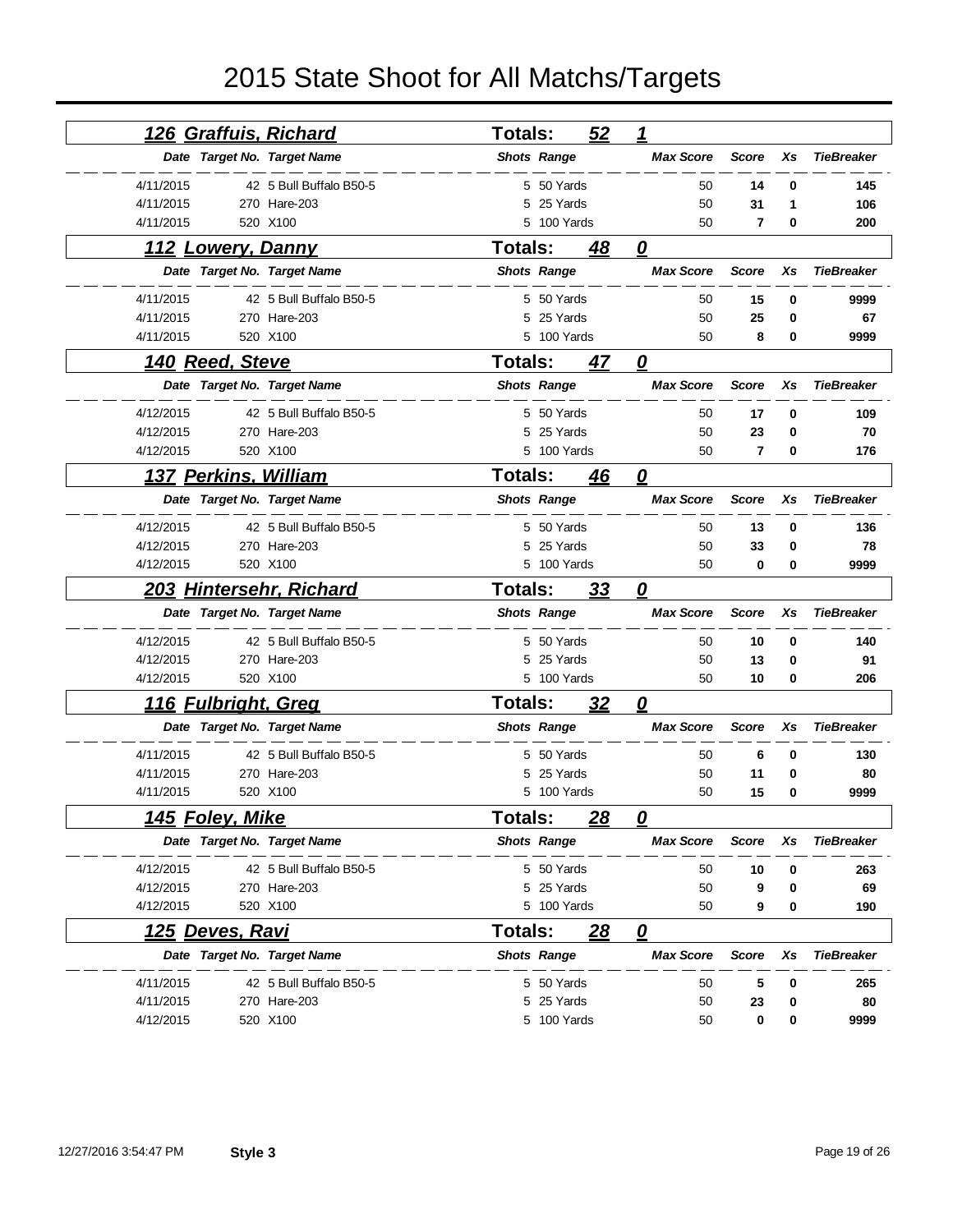# *Pistol - Open*

| 102 Marney, Bill                     | 164<br><b>Totals:</b>         | $\overline{2}$<br><b>1st Place</b>                          |
|--------------------------------------|-------------------------------|-------------------------------------------------------------|
| Date Target No. Target Name          | <b>Shots Range</b>            | <b>Max Score</b><br><b>TieBreaker</b><br><b>Score</b><br>Xs |
| 4/11/2015<br>341 Pistol 50 Yard      | 5 50 Yards                    | 100<br>74<br>0<br>230                                       |
| 4/11/2015<br>340 Pistol 25 Yard      | 5 25 Yards                    | 100<br>90<br>2<br>126                                       |
| <u> 103 Bradley, Harry</u>           | Totals:<br>154                | 2nd Place<br>1                                              |
| Date Target No. Target Name          | <b>Shots Range</b>            | <b>Max Score</b><br><b>Score</b><br>Xs<br><b>TieBreaker</b> |
| 4/11/2015<br>341 Pistol 50 Yard      | 5 50 Yards                    | 100<br>68<br>1<br>246                                       |
| 4/12/2015<br>340 Pistol 25 Yard      | 5 25 Yards                    | 100<br>86<br>0<br>129                                       |
| <u>114 Stone, Don</u>                | Totals:<br><u>151</u>         | 3rd Place<br>1                                              |
| Date Target No. Target Name          | <b>Shots Range</b>            | <b>Max Score</b><br><b>Score</b><br>Xs<br><b>TieBreaker</b> |
| 4/11/2015<br>341 Pistol 50 Yard      | 5 50 Yards                    | 100<br>68<br>1<br>280                                       |
| 4/11/2015<br>340 Pistol 25 Yard      | 5 25 Yards                    | 100<br>83<br>0<br>105                                       |
| <u>108 Jenkins, Tim</u>              | <b>Totals:</b><br>144         | $\overline{\mathbf{0}}$                                     |
| Date Target No. Target Name          | <b>Shots Range</b>            | <b>Max Score</b><br><b>Score</b><br>Xs<br><b>TieBreaker</b> |
| 4/11/2015<br>341 Pistol 50 Yard      | 5 50 Yards                    | 261<br>100<br>61<br>0                                       |
| 4/11/2015<br>340 Pistol 25 Yard      | 5 25 Yards                    | 100<br>83<br>132<br>0                                       |
| <u>Echols, David</u><br>141          | <b>Totals:</b><br>141         | $\overline{\mathbf{0}}$                                     |
| Date Target No. Target Name          | <b>Shots Range</b>            | <b>Max Score</b><br><b>Score</b><br>Xs<br><b>TieBreaker</b> |
| 4/11/2015<br>341 Pistol 50 Yard      | 5 50 Yards                    | 100<br>60<br>0<br>9999                                      |
| 4/11/2015<br>340 Pistol 25 Yard      | 5 25 Yards                    | 100<br>81<br>0<br>232                                       |
| <u>128 Harrell, Ben</u>              | <b>Totals:</b><br><u>129</u>  | $\overline{\mathbf{0}}$                                     |
| Date Target No. Target Name          | <b>Shots Range</b>            | <b>Max Score</b><br><b>Score</b><br>Xs<br><b>TieBreaker</b> |
| 4/11/2015<br>341 Pistol 50 Yard      | 5 50 Yards                    | 100<br>9999<br>47<br>0                                      |
| 4/11/2015<br>340 Pistol 25 Yard      | 5 25 Yards                    | 100<br>82<br>210<br>0                                       |
| <b>Thompson, Bud</b><br><u> 119 </u> | <b>Totals:</b><br><u>128</u>  | $\boldsymbol{\varrho}$                                      |
| Date Target No. Target Name          | <b>Shots Range</b>            | <b>Max Score</b><br><b>Score</b><br>Xs<br><b>TieBreaker</b> |
| 4/11/2015<br>341 Pistol 50 Yard      | 5 50 Yards                    | 100<br>51<br>0<br>282                                       |
| 4/11/2015<br>340 Pistol 25 Yard      | 5 25 Yards                    | 100<br>77<br>0<br>187                                       |
| <u> 109 Moore, Pam</u>               | <b>Totals:</b><br><u> 125</u> | n                                                           |
| Date Target No. Target Name          | <b>Shots Range</b>            | <b>Max Score</b><br><b>TieBreaker</b><br>Score<br>Xs        |
| 4/11/2015<br>341 Pistol 50 Yard      | 5 50 Yards                    | 100<br>38<br>283<br>0                                       |
| 4/11/2015<br>340 Pistol 25 Yard      | 5 25 Yards                    | 100<br>87<br>130<br>0                                       |
| <u>124 Mezey, Peter</u>              | <u>123</u><br>Totals:         | $\overline{\mathbf{0}}$                                     |
| Date Target No. Target Name          | <b>Shots Range</b>            | <b>Max Score</b><br><b>TieBreaker</b><br><b>Score</b><br>Xs |
| 4/11/2015<br>341 Pistol 50 Yard      | 5 50 Yards                    | 100<br>52<br>0<br>9999                                      |
| 4/11/2015<br>340 Pistol 25 Yard      | 5 25 Yards                    | 100<br>71<br>180<br>0                                       |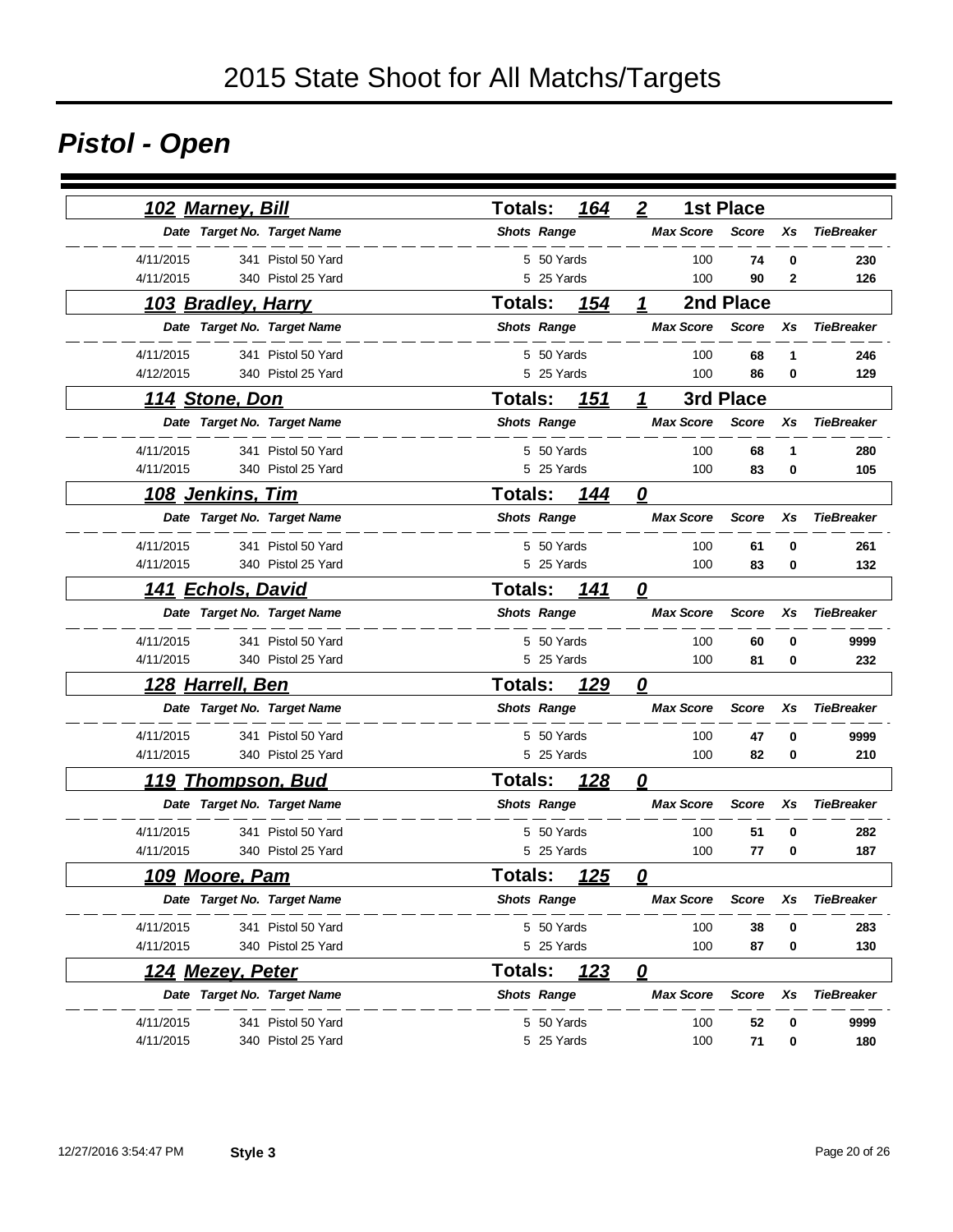| 112 Lowery, Danny    |                             | <b>Totals:</b><br><u>121</u>      | $\overline{\mathbf{1}}$ |              |              |                   |
|----------------------|-----------------------------|-----------------------------------|-------------------------|--------------|--------------|-------------------|
|                      | Date Target No. Target Name | <b>Shots Range</b>                | <b>Max Score</b>        | <b>Score</b> | Xs           | <b>TieBreaker</b> |
| 4/11/2015            | 341 Pistol 50 Yard          | 5 50 Yards                        | 100                     | 42           | $\Omega$     | 9999              |
| 4/11/2015            | 340 Pistol 25 Yard          | 5 25 Yards                        | 100                     | 79           | 1            | 192               |
| <u>111 Noto, Joe</u> |                             | Totals:<br><u> 115</u>            | 0                       |              |              |                   |
|                      | Date Target No. Target Name | <b>Shots Range</b>                | <b>Max Score</b>        | <b>Score</b> | Xs           | <b>TieBreaker</b> |
| 4/11/2015            | 341 Pistol 50 Yard          | 5 50 Yards                        | 100                     | 38           | 0            | 285               |
| 4/11/2015            | 340 Pistol 25 Yard          | 5 25 Yards                        | 100                     | 77           | $\bf{0}$     | 174               |
| 110 Camp, Michele    |                             | 112<br>Totals:                    | $\mathbf{\Omega}$       |              |              |                   |
|                      | Date Target No. Target Name | <b>Shots Range</b>                | <b>Max Score</b>        | <b>Score</b> | Xs           | <b>TieBreaker</b> |
| 4/11/2015            | 341 Pistol 50 Yard          | 5 50 Yards                        | 100                     | 42           | $\Omega$     | 315               |
| 4/11/2015            | 340 Pistol 25 Yard          | 5 25 Yards                        | 100                     | 70           | 0            | 194               |
| 132 Prestin, Alice   |                             | <b>Totals:</b><br>$6\overline{6}$ | <u>0</u>                |              |              |                   |
|                      | Date Target No. Target Name | <b>Shots Range</b>                | <b>Max Score</b>        | <b>Score</b> | Xs           | <b>TieBreaker</b> |
| 4/11/2015            | 341 Pistol 50 Yard          | 5 50 Yards                        | 100                     | $\Omega$     | $\mathbf{0}$ | 9999              |
| 4/11/2015            | 340 Pistol 25 Yard          | 5 25 Yards                        | 100                     | 6            | 0            | 9999              |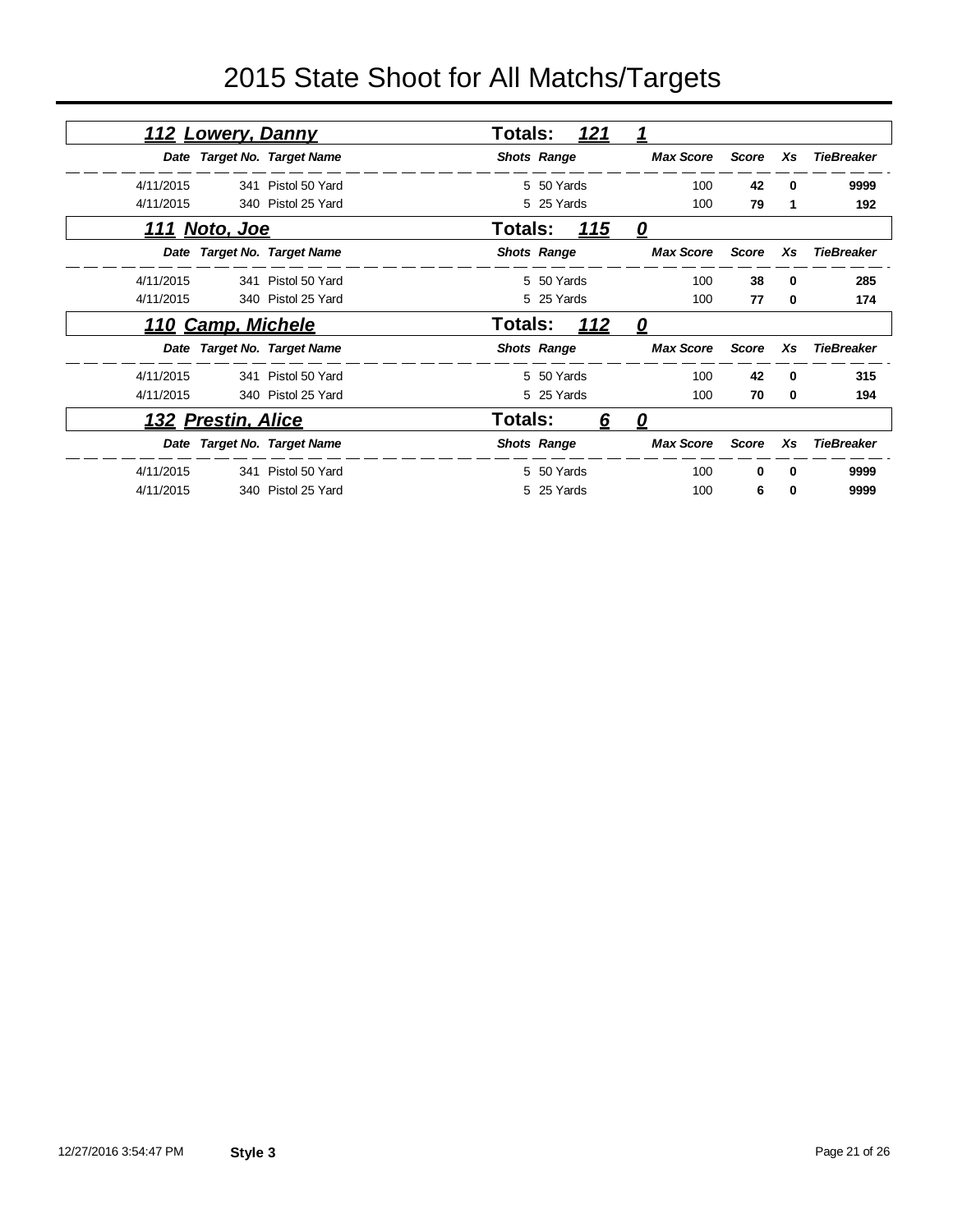### *Rifled Musket - Open*

| 114 Stone, Don              |            | <b>Totals:</b> |                    | 90 | $\mathbf{1}$            |    | <b>1st Place</b> |          |                   |
|-----------------------------|------------|----------------|--------------------|----|-------------------------|----|------------------|----------|-------------------|
| Date Target No. Target Name |            |                | <b>Shots Range</b> |    | <b>Max Score</b>        |    | <b>Score</b>     | Xs       | <b>TieBreaker</b> |
| 4/11/2015                   | 31 3 Bull  |                | 5 50 Yards         |    |                         | 50 | 17               | $\bf{0}$ | 277               |
| 4/11/2015                   | 530 2 Bull | 5              | 25 Yards           |    |                         | 50 |                  | 1        |                   |
| 4/11/2015                   | 522 X100   |                | 5 25 Yards         |    |                         | 50 | 46<br>27         | 0        | 105<br>75         |
|                             |            |                |                    |    |                         |    |                  |          |                   |
| 123 Brandt, Curt            |            | <b>Totals:</b> |                    | 87 | $\overline{2}$          |    | 2nd Place        |          |                   |
| Date Target No. Target Name |            |                | <b>Shots Range</b> |    | <b>Max Score</b>        |    | <b>Score</b>     | Xs       | <b>TieBreaker</b> |
| 4/11/2015                   | 31 3 Bull  |                | 5 50 Yards         |    |                         | 50 | 18               | 0        | 410               |
| 4/11/2015                   | 530 2 Bull | 5              | 25 Yards           |    |                         | 50 | 47               | 2        | 141               |
| 4/11/2015                   | 522 X100   |                | 5 25 Yards         |    |                         | 50 | 22               | 0        | 90                |
| <u>108 Jenkins, Tim</u>     |            | <b>Totals:</b> |                    | 70 | 0                       |    | 3rd Place        |          |                   |
| Date Target No. Target Name |            |                | <b>Shots Range</b> |    | <b>Max Score</b>        |    | <b>Score</b>     | Xs       | <b>TieBreaker</b> |
| 4/12/2015                   | 31 3 Bull  |                | 5 50 Yards         |    |                         | 50 | 16               | $\bf{0}$ | 424               |
| 4/12/2015                   | 530 2 Bull | 5              | 25 Yards           |    |                         | 50 | 28               | 0        | 141               |
| 4/12/2015                   | 522 X100   |                | 5 25 Yards         |    |                         | 50 | 26               | 0        | 115               |
| <u>133 Swartz, Ken</u>      |            | <b>Totals:</b> |                    | 70 | $\overline{\mathbf{0}}$ |    |                  |          |                   |
| Date Target No. Target Name |            |                | <b>Shots Range</b> |    | <b>Max Score</b>        |    | <b>Score</b>     | Xs       | <b>TieBreaker</b> |
| 4/11/2015                   | 31 3 Bull  |                | 5 50 Yards         |    |                         | 50 | 15               | 0        | 430               |
| 4/11/2015                   | 530 2 Bull | 5              | 25 Yards           |    |                         | 50 | 36               | 0        | 195               |
| 4/11/2015                   | 522 X100   |                | 5 25 Yards         |    |                         | 50 | 19               | 0        | 100               |
| <u>102 Marney, Bill</u>     |            | Totals:        |                    | 53 | 1                       |    |                  |          |                   |
| Date Target No. Target Name |            |                | <b>Shots Range</b> |    | <b>Max Score</b>        |    | <b>Score</b>     | Xs       | <b>TieBreaker</b> |
| 4/12/2015                   | 31 3 Bull  |                | 5 50 Yards         |    |                         | 50 | 11               | 0        | 445               |
| 4/11/2015                   | 530 2 Bull | 5              | 25 Yards           |    |                         | 50 | 36               | 1        | 80                |
| 4/11/2015                   | 522 X100   |                | 5 25 Yards         |    |                         | 50 | 6                | 0        | 200               |
| <b>Camp, Michele</b><br>110 |            | <b>Totals:</b> |                    | 28 | $\overline{\mathbf{0}}$ |    |                  |          |                   |
| Date Target No. Target Name |            |                | <b>Shots Range</b> |    | <b>Max Score</b>        |    | Score            | Xs       | <b>TieBreaker</b> |
| 4/12/2015                   | 31 3 Bull  |                | 5 50 Yards         |    |                         | 50 | 0                | 0        | 9999              |
| 4/12/2015                   | 530 2 Bull | 5              | 25 Yards           |    |                         | 50 | 8                | 0        | 245               |
| 4/12/2015                   | 522 X100   |                | 5 25 Yards         |    |                         | 50 | 20               | 0        | 321               |
| <u>125 Deves, Ravi</u>      |            | Totals:        |                    | 24 | 0                       |    |                  |          |                   |
| Date Target No. Target Name |            |                | <b>Shots Range</b> |    | <b>Max Score</b>        |    | Score            | Xs       | <b>TieBreaker</b> |
| 4/12/2015                   | 31 3 Bull  |                | 5 50 Yards         |    |                         | 50 | 0                | 0        | 9999              |
| 4/12/2015                   | 530 2 Bull |                | 5 25 Yards         |    |                         | 50 | 24               | 0        | 168               |
| 4/12/2015                   | 522 X100   |                | 5 25 Yards         |    |                         | 50 | 0                | 0        | 9999              |
| 109 Moore, Pam              |            | Totals:        |                    | 6  | $\overline{\mathbf{0}}$ |    |                  |          |                   |
| Date Target No. Target Name |            |                | <b>Shots Range</b> |    | <b>Max Score</b>        |    | <b>Score</b>     | Xs       | <b>TieBreaker</b> |
| 4/12/2015                   | 31 3 Bull  |                | 5 50 Yards         |    |                         | 50 | 0                | 0        | 9999              |
| 4/12/2015                   | 530 2 Bull | 5              | 25 Yards           |    |                         | 50 | 0                | 0        | 9999              |
| 4/12/2015                   | 522 X100   |                | 5 25 Yards         |    |                         | 50 | 6                | 0        | 190               |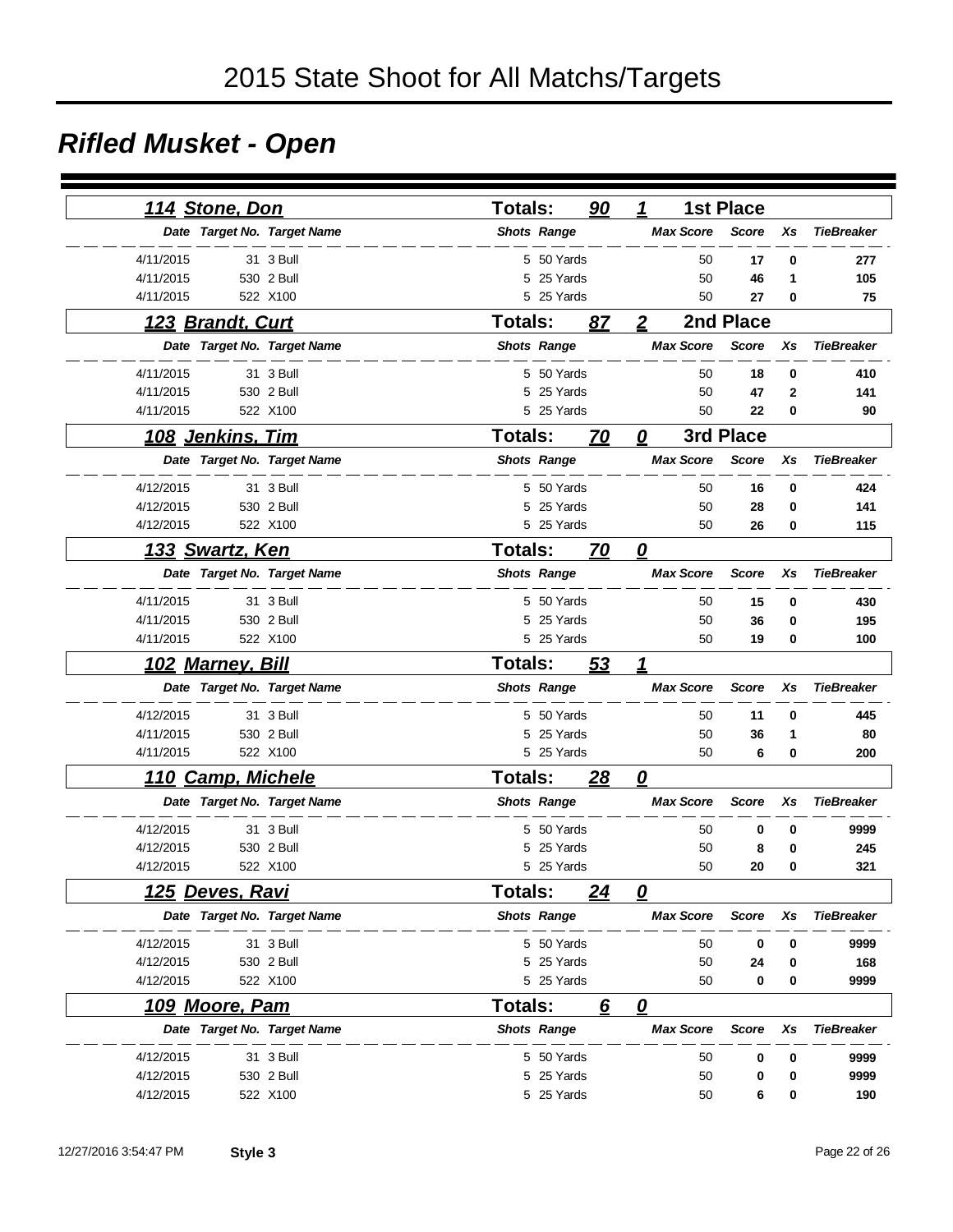### *Trade Gun - Open*

| <u>119 Thompson, Bud</u> |                             | Totals:            |            | 73        | 0                                 | <b>1st Place</b> |          |                   |
|--------------------------|-----------------------------|--------------------|------------|-----------|-----------------------------------|------------------|----------|-------------------|
|                          | Date Target No. Target Name | <b>Shots Range</b> |            |           | <b>Max Score</b>                  | <b>Score</b>     | Xs       | <b>TieBreaker</b> |
| 4/11/2015                | 30 3 Bull                   |                    | 5 50 Yards |           | 50                                | 16               | 0        | 145               |
| 4/11/2015                | 670 Alafia River Rat        |                    | 5 25 Yards |           | 50                                | 37               | 0        | 98                |
| 4/11/2015                | 190 Bottles                 |                    | 5 25 Yards |           | 50                                | 20               | 0        | 128               |
| 114 Stone, Don           |                             | <b>Totals:</b>     |            | 70        | 0                                 | 2nd Place        |          |                   |
|                          | Date Target No. Target Name | <b>Shots Range</b> |            |           | <b>Max Score</b>                  | <b>Score</b>     | Xs       | <b>TieBreaker</b> |
| 4/11/2015                | 30 3 Bull                   |                    | 5 50 Yards |           | 50                                | 33               | $\bf{0}$ | 147               |
| 4/11/2015                | 670 Alafia River Rat        | 5                  | 25 Yards   |           | 50                                | 17               | $\bf{0}$ | 148               |
| 4/11/2015                | 190 Bottles                 |                    | 5 25 Yards |           | 50                                | 20               | $\bf{0}$ | 78                |
| 110 Camp, Michele        |                             | <b>Totals:</b>     |            | <u>53</u> | 0                                 | 3rd Place        |          |                   |
|                          | Date Target No. Target Name | <b>Shots Range</b> |            |           | <b>Max Score</b>                  | <b>Score</b>     | Xs       | <b>TieBreaker</b> |
| 4/11/2015                | 30 3 Bull                   |                    | 5 50 Yards |           | 50                                | 14               | 0        | 165               |
| 4/11/2015                | 670 Alafia River Rat        | 5                  | 25 Yards   |           | 50                                | 19               | 0        | 186               |
| 4/11/2015                | 190 Bottles                 |                    | 5 25 Yards |           | 50                                | 20               | $\bf{0}$ | 105               |
| <u>102 Marney, Bill</u>  |                             | <b>Totals:</b>     |            | 51        | $\overline{\mathbf{0}}$           |                  |          |                   |
|                          | Date Target No. Target Name | <b>Shots Range</b> |            |           | <b>Max Score</b>                  | <b>Score</b>     | Xs       | <b>TieBreaker</b> |
| 4/11/2015                | 30 3 Bull                   |                    | 5 50 Yards |           | 50                                | 33               | 0        | 155               |
| 4/11/2015                | 670 Alafia River Rat        |                    | 5 25 Yards |           | 50                                | 13               | 0        | 160               |
| 4/11/2015                | 190 Bottles                 |                    | 5 25 Yards |           | 50                                | 5                | 0        | 60                |
| <u>109 Moore, Pam</u>    |                             | <b>Totals:</b>     |            | 51        | $\overline{\boldsymbol{\varrho}}$ |                  |          |                   |
|                          | Date Target No. Target Name | <b>Shots Range</b> |            |           | <b>Max Score</b>                  | <b>Score</b>     | Xs       | <b>TieBreaker</b> |
| 4/12/2015                | 30 3 Bull                   |                    | 5 50 Yards |           | 50                                | 9                | 0        | 256               |
| 4/11/2015                | 670 Alafia River Rat        |                    | 5 25 Yards |           | 50                                | 22               | 0        | 178               |
| 4/11/2015                | 190 Bottles                 |                    | 5 25 Yards |           | 50                                | 20               | 0        | 130               |
| 108 Jenkins, Tim         |                             | <b>Totals:</b>     |            | 50        | 0                                 |                  |          |                   |
|                          | Date Target No. Target Name | <b>Shots Range</b> |            |           | <b>Max Score</b>                  | <b>Score</b>     | Xs       | <b>TieBreaker</b> |
| 4/11/2015                | 30 3 Bull                   |                    | 5 50 Yards |           | 50                                | 23               | 0        | 116               |
| 4/11/2015                | 670 Alafia River Rat        | 5                  | 25 Yards   |           | 50                                | 22               | 0        | 115               |
| 4/11/2015                | 190 Bottles                 |                    | 5 25 Yards |           | 50                                | 5                | 0        | 93                |
| 126 Graffuis, Richard    |                             | Totals:            |            | 43        | 0                                 |                  |          |                   |
|                          | Date Target No. Target Name | <b>Shots Range</b> |            |           | <b>Max Score</b>                  | <b>Score</b>     | Xs       | <b>TieBreaker</b> |
| 4/11/2015                | 30 3 Bull                   |                    | 5 50 Yards |           | 50                                | 18               | 0        | 135               |
| 4/11/2015                | 670 Alafia River Rat        |                    | 5 25 Yards |           | 50                                | 13               | 0        | 140               |
| 4/11/2015                | 190 Bottles                 |                    | 5 25 Yards |           | 50                                | 12               | 0        | 115               |
| <u>111 Noto, Joe</u>     |                             | <b>Totals:</b>     |            | 8         | $\overline{\mathbf{0}}$           |                  |          |                   |
|                          | Date Target No. Target Name | <b>Shots Range</b> |            |           | <b>Max Score</b>                  | <b>Score</b>     | Xs       | <b>TieBreaker</b> |
| 4/11/2015                | 30 3 Bull                   |                    | 5 50 Yards |           | 50                                | 0                | 0        | 9999              |
| 4/11/2015                | 670 Alafia River Rat        |                    | 5 25 Yards |           | 50                                | 8                | 0        | 9999              |
| 4/11/2015                | 190 Bottles                 |                    | 5 25 Yards |           | 50                                | 0                | 0        | 9999              |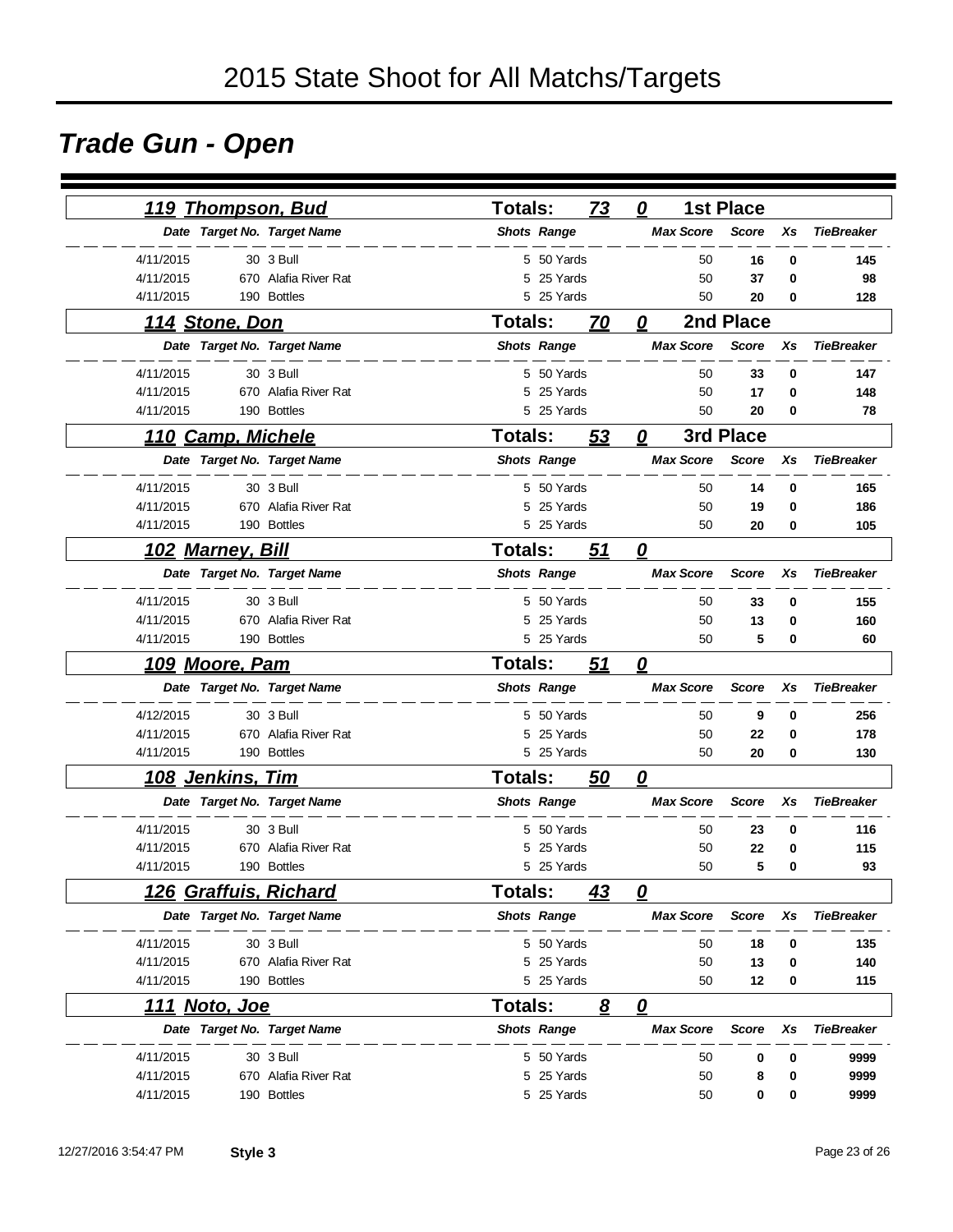### *Woodswalk - Juniors*

|                 | 122 Richards, Landon        | Totals:<br>80      | 0        |     | <b>1st Place</b>   |                         |                               |
|-----------------|-----------------------------|--------------------|----------|-----|--------------------|-------------------------|-------------------------------|
|                 | Date Target No. Target Name | <b>Shots Range</b> |          |     |                    |                         | Max Score Score Xs TieBreaker |
| 4/11/2015       | 810 Woodswalk - Juniors     | 20 N/A             |          | 145 | 80                 | 0                       | 40                            |
| 125 Deves, Ravi |                             | Totals:<br>75      | 0        |     | 2nd Place          |                         |                               |
|                 | Date Target No. Target Name | <b>Shots Range</b> |          |     |                    |                         | Max Score Score Xs TieBreaker |
| 4/12/2015       | 810 Woodswalk - Juniors     | 20 N/A             |          | 145 | 75                 | $\overline{\mathbf{0}}$ | 89                            |
|                 | 142 Richards, Leah          | Totals:<br>0       | <u>0</u> |     | 3rd Place          |                         |                               |
|                 | Date Target No. Target Name | <b>Shots Range</b> |          |     | Max Score Score Xs |                         | <b>TieBreaker</b>             |
| 4/11/2015       | 810 Woodswalk - Juniors     | 20 N/A             |          | 145 | $\bf{0}$           | $\mathbf 0$             | 9999                          |

#### *Woodswalk - Ladies*

|                | 110 Camp, Michele           | <b>Totals:</b><br>100 | 0   | <b>1st Place</b> |                               |
|----------------|-----------------------------|-----------------------|-----|------------------|-------------------------------|
|                | Date Target No. Target Name | <b>Shots Range</b>    |     |                  | Max Score Score Xs TieBreaker |
| 4/11/2015      | 800 Woodswalk - Ladies      | 20 N/A                | 145 | 100              | 10<br>$\mathbf{0}$            |
| 109 Moore, Pam |                             | Totals:<br>100        | 0   | 2nd Place        |                               |
|                | Date Target No. Target Name | <b>Shots Range</b>    |     |                  | Max Score Score Xs TieBreaker |
| 4/11/2015      | 800 Woodswalk - Ladies      | 20 N/A                | 145 | 100              | 19<br>0                       |
|                | 117 Fulbright, Glynda       | Totals:<br>60         | 0   | 3rd Place        |                               |
|                | Date Target No. Target Name | <b>Shots Range</b>    |     |                  | Max Score Score Xs TieBreaker |
| 4/11/2015      | 800 Woodswalk - Ladies      | 20 N/A                | 145 | 60               | 70<br>0                       |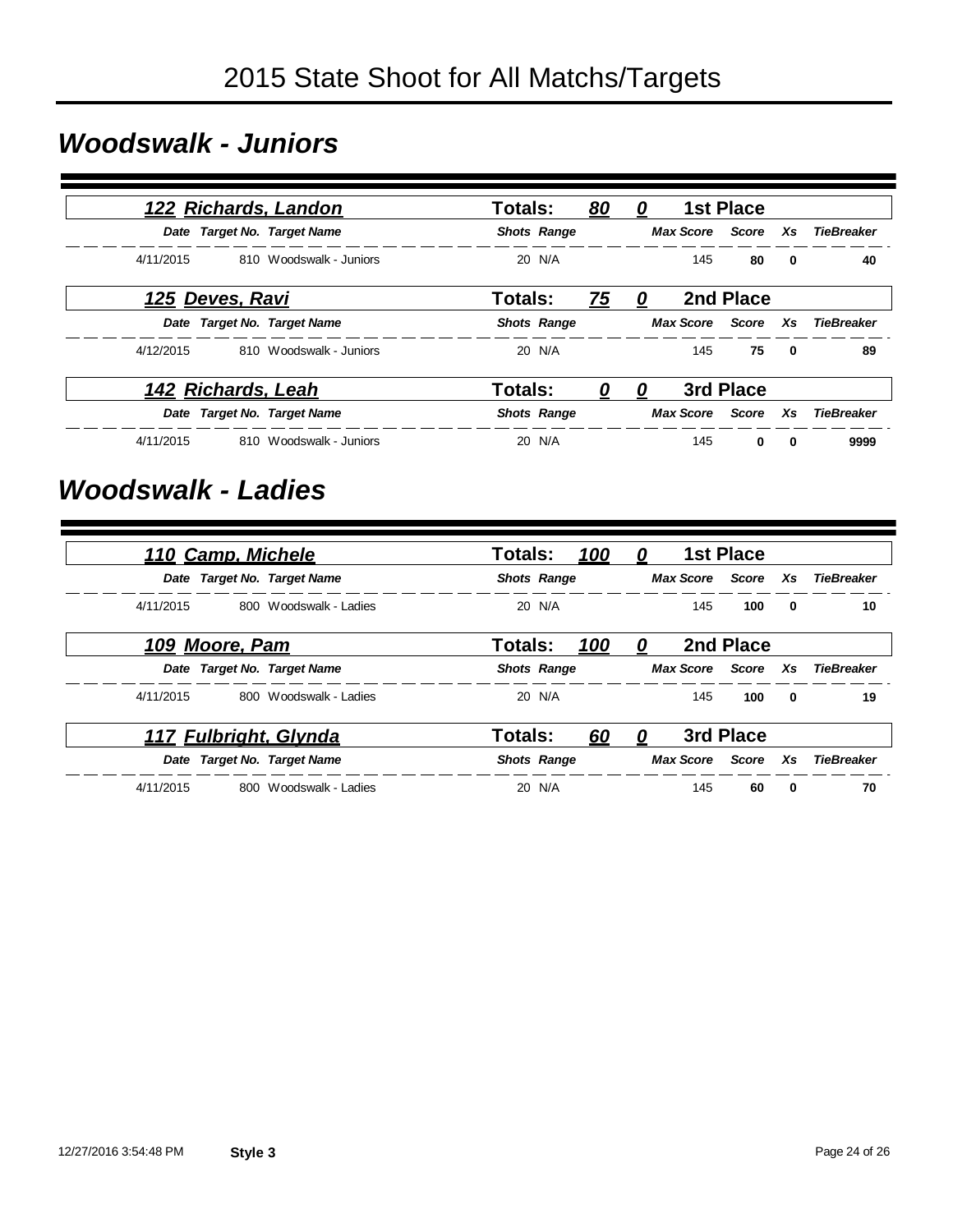### *Woodswalk - Mens*

|           | 113 Fannin, Hank          |                              | <b>Totals:</b>     |        | 140         | 0                      |                  | <b>1st Place</b> |          |                   |
|-----------|---------------------------|------------------------------|--------------------|--------|-------------|------------------------|------------------|------------------|----------|-------------------|
|           |                           | Date Target No. Target Name  | <b>Shots Range</b> |        |             |                        | <b>Max Score</b> | <b>Score</b>     | Xs       | <b>TieBreaker</b> |
| 4/12/2015 |                           | 790 Woodswalk - Mens         |                    | 20 N/A |             |                        | 145              | 140              | $\bf{0}$ | 15                |
|           | <u>143 Richards, Gabe</u> |                              | Totals:            |        | 125         | 0                      |                  | 2nd Place        |          |                   |
|           |                           | Date Target No. Target Name  | <b>Shots Range</b> |        |             |                        | <b>Max Score</b> | <b>Score</b>     | Xs       | <b>TieBreaker</b> |
| 4/11/2015 |                           | 790 Woodswalk - Mens         |                    | 20 N/A |             |                        | 145              | 125              | 0        | 40                |
|           | <u>103 Bradley, Harry</u> |                              | <b>Totals:</b>     |        | 120         | 0                      |                  | 3rd Place        |          |                   |
|           |                           | Date Target No. Target Name  | <b>Shots Range</b> |        |             |                        | <b>Max Score</b> | <b>Score</b>     | Xs       | <b>TieBreaker</b> |
| 4/11/2015 |                           | 790 Woodswalk - Mens         |                    | 20 N/A |             |                        | 145              | 120              | 0        | 19                |
|           | <u>128 Harrell, Ben</u>   |                              | <b>Totals:</b>     |        | 120         | $\boldsymbol{\varrho}$ |                  |                  |          |                   |
|           |                           | Date Target No. Target Name  | <b>Shots Range</b> |        |             |                        | <b>Max Score</b> | <b>Score</b>     | Xs       | <b>TieBreaker</b> |
| 4/11/2015 |                           | 790 Woodswalk - Mens         |                    | 20 N/A |             |                        | 145              | 120              | 0        | 23                |
|           | 114 Stone, Don            |                              | <b>Totals:</b>     |        | 115         | 0                      |                  |                  |          |                   |
|           |                           | Date Target No. Target Name  | <b>Shots Range</b> |        |             |                        | <b>Max Score</b> | <b>Score</b>     | Xs       | <b>TieBreaker</b> |
| 4/11/2015 |                           | 790 Woodswalk - Mens         |                    | 20 N/A |             |                        | 145              | 115              | 0        | 8                 |
|           | 108 Jenkins, Tim          |                              | <b>Totals:</b>     |        | 110         | 0                      |                  |                  |          |                   |
|           |                           | Date Target No. Target Name  | <b>Shots Range</b> |        |             |                        | <b>Max Score</b> | <b>Score</b>     | Xs       | <b>TieBreaker</b> |
| 4/11/2015 |                           | 790 Woodswalk - Mens         |                    | 20 N/A |             |                        | 145              | 110              | 0        | 18                |
|           |                           | <b>130 Richards, Patrick</b> | Totals:            |        | 110         | $\boldsymbol{\varrho}$ |                  |                  |          |                   |
|           |                           | Date Target No. Target Name  | <b>Shots Range</b> |        |             |                        | <b>Max Score</b> | <b>Score</b>     | Xs       | <b>TieBreaker</b> |
| 4/11/2015 |                           | 790 Woodswalk - Mens         |                    | 20 N/A |             |                        | 145              | 110              | 0        | 35                |
|           | <u>115 Brown, Herb</u>    |                              | <b>Totals:</b>     |        | <u> 105</u> | $\boldsymbol{0}$       |                  |                  |          |                   |
|           |                           | Date Target No. Target Name  | <b>Shots Range</b> |        |             |                        | <b>Max Score</b> | <b>Score</b>     | Xs       | <b>TieBreaker</b> |
| 4/12/2015 |                           | 790 Woodswalk - Mens         |                    | 20 N/A |             |                        | 145              | 105              | 0        | 18                |
|           | 107 McGill, John          |                              | <b>Totals:</b>     |        | <u> 100</u> | $\mathbf{\Omega}$      |                  |                  |          |                   |
|           |                           | Date Target No. Target Name  | <b>Shots Range</b> |        |             |                        | <b>Max Score</b> | <b>Score</b>     | Xs       | TieBreaker        |
| 4/12/2015 |                           | 790 Woodswalk - Mens         |                    | 20 N/A |             |                        | 145              | 100              | 0        | 48                |
|           | <u>123 Brandt, Curt</u>   |                              | Totals:            |        | <u> 100</u> | $\mathbf{\Omega}$      |                  |                  |          |                   |
|           |                           | Date Target No. Target Name  | <b>Shots Range</b> |        |             |                        | <b>Max Score</b> | <b>Score</b>     | Xs       | <b>TieBreaker</b> |
| 4/12/2015 |                           | 790 Woodswalk - Mens         |                    | 20 N/A |             |                        | 145              | 100              | 0        | 90                |